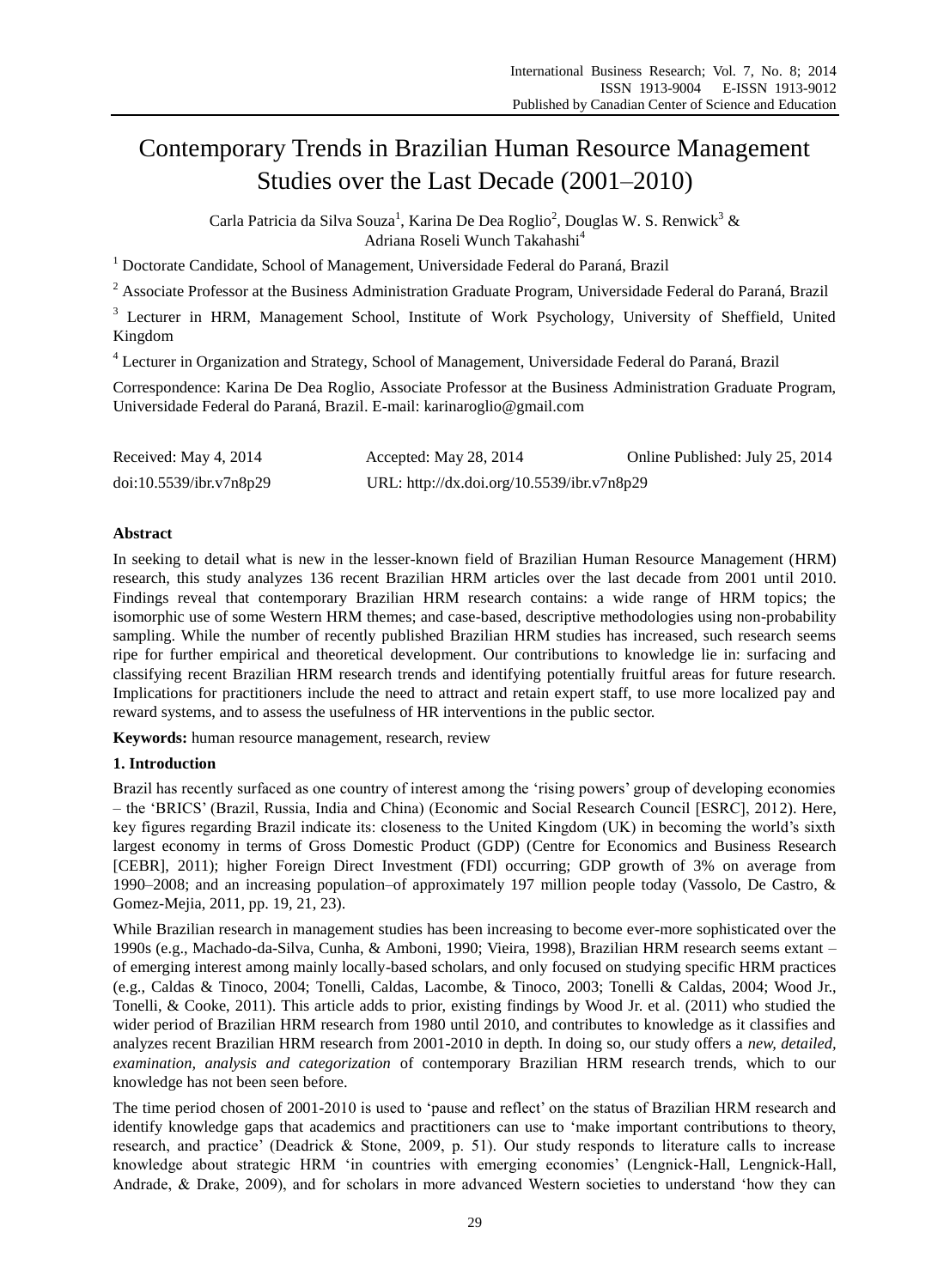learn (or re-learn)' from the world's emerging economic powers (Chen, 2011). Thus the question this study seeks to answer is: what has been happening recently regarding Brazilian HRM research and how can it be meaningfully categorized and explained?

We also look to 'talk to' indigenous Brazilian researchers regarding how they might better communicate their work to the wider global HRM community, which might become important for them if they seek international recognition and impact from their research. Here, for useful dialogue to occur between local Brazilian and non-local scholars and practitioners, we need to understand what recent HRM topics have been researched in Brazil, and how they can be usefully comprehended. Once ascertained, we can then detail ways in which indigenous Brazilian HRM research may become more corroborated, unique and relevant to wider and larger HRM knowledge communities. As such, our analysis of the latest Brazilian HRM literature seems both justified and useful, as it enables HRM academics and managers to better understand the foci, subjects and pathways of current and future Brazilian HRM research that may contribute to global HRM knowledge over time.

This article is structured as follows. After this introduction, we outline the HRM research topics and theories of emerging relevance in Brazil, including the research methodology we adopted for our study. These sections are followed by a presentation of our findings, and an analytical discussion of recent Brazilian HRM research trends. Lastly, we detail our conclusions, study limitations and some potentially fruitful opportunities for future research. We begin with an overview of Brazilian HRM research and the journals it appears in.

## **2. HRM Research in Brazil: Setting the Scene**

## *2.1 Brazilian Journals and HRM*

As is well-known, many academic journals in the Business and Management (B&M) field listed on international indexes such as the Thomson Reuters Journal Citation Reports publish HR-related research studies, as do more specialist HRM ones, such as *Human Resource Management, the Journal*. However, what is less understood is that the publication of HRM articles in mainstream B&M journals is not very common in Brazil, and moreover, that specialist HRM journals do not exist in Brazil–at all.

Further, while international management journals commonly publish articles that present meta-analyses of specific individual HR practices on various HRM topics (e.g., Bell & Federman, 2010; Brewer & Shapard, 2004; DeGroot & Kiker, 2003; Joshi & Roh, 2009; Lengnick-Hall et al., 2009; Meglino, Ravlin, & DeNisi, 2000; Morris & Robie, 2001; Zacharatos, Hershcovis, Turner, & Barling, 2005; Zhao, Wayne, Glibkowski, & Bravo, 2007), it is not common to find articles which analyze more than one HRM topic in Brazilian HRM studies in such journals either. We attempt to bridge these research gaps (above) by analyzing the *multiple* HRM topics appearing in recent local Brazilian journals, a new and novel contribution which to our knowledge has not been seen before.

## *2.2 Brazilian HRM Studies*

Tonelli et al. (2003) argue that until the 1980s the Brazilian HRM literature was almost entirely imported from topics and concerns appearing in the advanced North Western countries, and only in the 1990s that Brazilian-based researchers started to focus on locally-based HRM foci and issues when the Brazilian economy was undergoing privatisation and trade liberalisation. New, indigenous research streams appear stimulated by the increase in HRM-related practices and resulting issues arising in Brazilian organizations, and the inclusion of an HRM division into the Annual Meeting of Brazil"s National Association of Graduate Programs and Research in Management (Associação Nacional de Pós-Graduação e Pesquisa em Administração [EnANPAD]). Here, Siqueira"s (1988) analysis of Brazilian HRM-related EnANPAD works published from 1982 until 1987 reveals significant growth in research volume, as does Roesch, Antunes, & Silva, (1997) evaluation of HR research among 74 Brazilian Masters Dissertations written in the 1980s and 1990s.

Overall, Tonelli et al. (2003, p. 120) are concerned about Brazilian HRM research productivity. This is because they argue that it seems to: have grown more in volume than quality (e.g., by 106% between 1991 and 2000); be functionalist in outlook, and empiricist in focus; become generally qualitative-based in design; derive mostly from an international HRM literature; be developed by a very limited set of authors and academic research programmes. Further, Barbosa (2004) states that as emerging Brazilian HRM research is mainly based on existing organizational practices, it has a deterministic approach drawing upon limited levels of consistent reflection.

A wide historical analysis from 1980 until 2010 by Wood Jr. et al. (2011) critically categorizes Brazilian HRM into a "colonization" period (of 1950–1980) and a "neo-colonial" one (from 1980 onwards) through the local theoretical lens of "Tropical-ism", and Fischer and Albuquerque (2010, p. 7) found that while Brazilian HR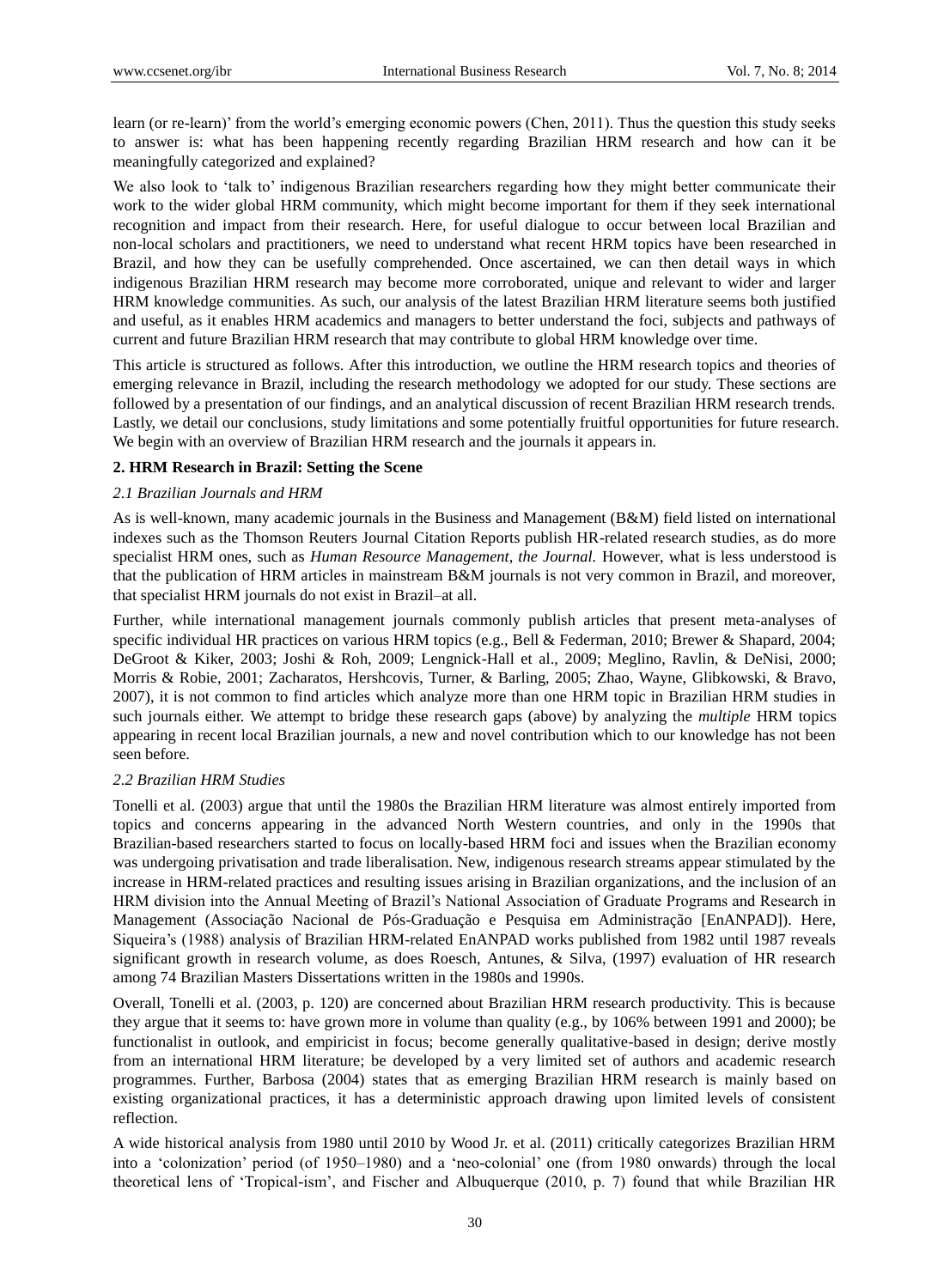departments had undergone "significant" change over the last 10 years, local HRM academics see challenges arising including aligning strategic HRM practices to organisational goals, and developing the capabilities of line managers in HRM. This latter, practitioner-oriented knowledge in Brazilian HRM seems somewhat "behind" Western HRM studies, as such concerns are longstanding ones in the United States (US) (Jackson & Schuler, 2000, pp. 27, 167) and the European Union (EU) (Brewster & Larsen, 1992). From the above, it is perhaps unsurprising Fiuza (2010, p. 12) contends that Brazilian HRM research seems generally under-developed and in need of more work.

## **3. Research Methods**

The study presented is an analysis of scholarly articles in HRM published in Brazilian-based management journals from the start of 2001 until the end of 2010, among journals which were ranked among the top levels A2, B1 and B2 on the Brazilian *Qualis System*. The Qualis System is used by the Brazilian Coordenação de Aperfei coamento de Pessoal de Nível Superior–CAPES (Coordination for the Development of Higher Education Personnel), to classify scholarly management journals in Brazil according to their relevance in publishing theoretical and empirical contributions to the management field (Note 1). Their ranking includes the following categories: A1 (the highest), and A2, B1, B2, B3, B4, and B5, down to C (the lowest ranking)–where C has an impact factor of zero (Note 2).

While no one management journal in Brazil classified as A1, the levels A2, B1 and B2 represent 74 percent of total scores on this ranking system. From the above, we considered that journals ranked from A2 to B2 seem to represent the state-of-the-art of scholarly management research in Brazil, and it is from journals among this top-tier that the articles we analyse below are derived. The list of journals included in our research database is presented in Table 1.

| Journal                                                                  | Published by                                                | Qualis              |
|--------------------------------------------------------------------------|-------------------------------------------------------------|---------------------|
|                                                                          |                                                             | Classification 2007 |
| <b>BAR</b> (Brazilian Administration Review)                             | Associação Nacional de Pós-Graduação e Pesquisa em          | A2                  |
|                                                                          | Administra ção (ANPAD). Rio de Janeiro/RJ.                  |                     |
| BASE<br>Revista<br>de<br>Administra ção<br>$\overline{\phantom{a}}$<br>e | Universidade do Vale do Rio dos Sinos. São Leopoldo/RS.     | B <sub>2</sub>      |
| Contabilidade<br>da<br>Unisinos<br>(Journal<br>of                        |                                                             |                     |
| Administration and Accounting of Unisinos)                               |                                                             |                     |
| <b>BBR</b> (Brazilian Business Review)                                   | FUCAPE Business School. Vit ória/ES.                        | B <sub>2</sub>      |
| Cadernos EBAPE.BR (Brazilian School of Public                            | Escola Brasileira de Administração Pública e de Empresas da | B <sub>2</sub>      |
| and Business Administration Journal)                                     | Fundação Getúlio Vargas do Rio de Janeiro (EBAPE -          |                     |
|                                                                          | FGV/RJ). Rio de Janeiro/RJ.                                 |                     |
| Organiza ções<br>Sociedade<br>O&S<br>&<br>$\qquad \qquad -$              | Núcleo de Pós-Gradua ção em Administra ção da Universidade  | B <sub>2</sub>      |
| (Organizations & Society)                                                | Federal da Bahia (NPGA/UFBA). Salvador/BA.                  |                     |
| RAC – Revista de Administra ção Contempor ânea                           | Associação Nacional de Pós-Graduação e Pesquisa em          | B1                  |
| (Journal of Contemporary Management)                                     | Administra ção (ANPAD). Rio de Janeiro/RJ.                  |                     |
| RAC Eletrônica - Revista de Administração                                | Associação Nacional de Pós-Graduação e Pesquisa em          | B1                  |
| Contempor ânea Eletr ônica (Electronic Journal of                        | Administra ção (ANPAD). Rio de Janeiro/RJ.                  |                     |
| Contemporary Management)                                                 |                                                             |                     |
| RAE - Revista de Administração de Empresas                               | Escola de Administração de Empresas de São Paulo da         | B1                  |
| (Journal of Business Administration)                                     | Fundação Get úlio Vargas de São Paulo (EASP - FGV/SP). São  |                     |
|                                                                          | Paulo/SP.                                                   |                     |
| RAE Eletrônica (Revista de Administração de                              | Escola de Administração de Empresas de São Paulo da         | B1                  |
| Empresas Eletrônica) (Electronic Journal of                              | Fundação Getúlio Vargas de São Paulo (EASP - FGV/SP). São   |                     |
| <b>Business Administration</b> )                                         | Paulo/SP.                                                   |                     |
| RAM - Revista de Administração Mackenzie                                 | Universidade Presbiteriana Mackenzie. São Paulo/SP.         | B <sub>2</sub>      |
| (Mackenzie Journal of Management)                                        |                                                             |                     |
| RAP - Revista de Administração Pública (Journal                          | Escola Brasileira de Administração Pública e de Empresas da | B1                  |
| of Public Administration)                                                | Fundação Getúlio Vargas do Rio de Janeiro (EBAPE -          |                     |
|                                                                          | FGV/RJ). Rio de Janeiro/RJ.                                 |                     |
| RAUSP – Revista de Administração<br>da                                   | Faculdade de Economia e Administração da Universidade de    | B <sub>2</sub>      |
| Universidade de São Paulo (University of Sao                             | São Paulo (FEA/USP). São Paulo/SP.                          |                     |
| Paulo Journal of Management)                                             |                                                             |                     |
| REAd - Revista Eletrônica de Administração                               | Escola de Administração da Universidade Federal do Rio      | B <sub>2</sub>      |
| (Electronic Journal of Management)                                       | Grande do Sul. Porto Alegre/RS.                             |                     |

#### Table 1. Brazilian-based journals analysed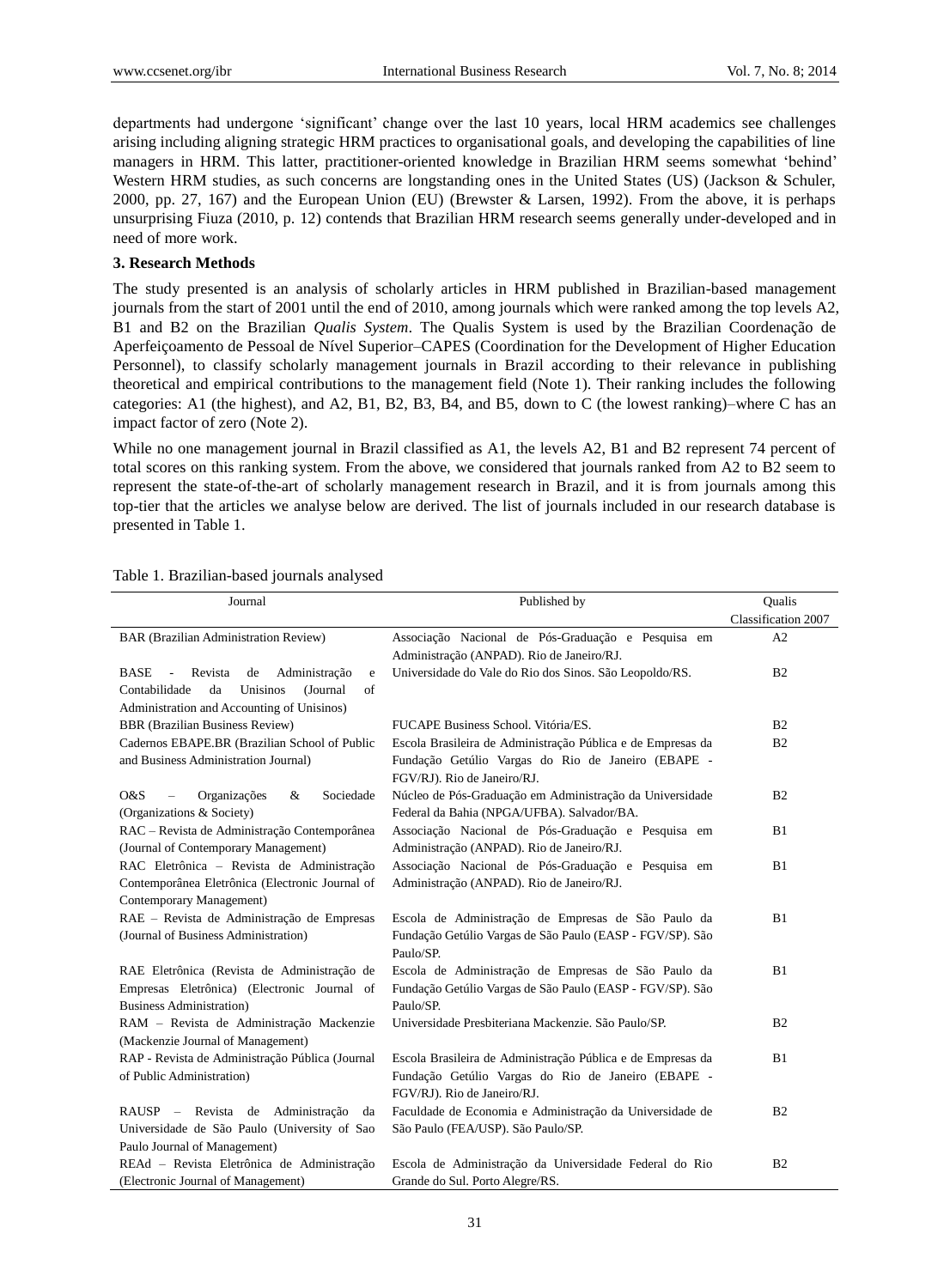Prior works in the field by Tonelli et al. (2003), Caldas and Tinoco (2004) and Tonelli and Caldas (2004) refer to the period from 1991 to 2000, and while Wood et al. (2011) examine the period from 2001 until 2010, they do so as part of a wider review from 1980 until 2010. As such, a gap remains to examine scholarly publications in Brazilian HRM in more depth in the most recent period of 2001–2010 – which we attempt to fill below.

Here, in order to identify and include the maximum number of HRM papers and topics among the journals detailed above, we used several combinations of keywords in our search of their databases, such as: strategic human resource management, human resource management, people management, training, development, compensation, recruitment, selection, staffing, performance appraisal and careers. To ensure that no relevant research articles on Brazilian HRM were omitted from our analysis, we also undertook a manual search of the journal websites listed in Table 1.

Our search of both computerized and manually-derived abstracts yielded a total of 136 relevant HRM-based articles from 2001-2010 available for analysis, which we then independently read and reviewed fully to assess their suitability for inclusion into the present analysis. We analyzed all 136 full articles on the following dimensions: (1) journal name; (2) number of HRM works published; (3) author institutional affiliations, sector and papers published; (4) HRM topic frequency; and (5) research methods. In doing so, our analysis follows existing identified best practices employed by other Brazilian-based scholars in classifying, categorizing and analyzing data in similar ways to theirs, such as Tonelli et al. (2003) and Tonelli and Caldas (2004). The results of our content analysis are presented along these dimensions.

We elected to survey the ten-year period from 2001 until 2010 for our analysis as it illustrates the rapid, recent accumulation of Brazilian HRM research studies which makes our study feasible, and in revealing sufficient coverage it also facilitates the viewing of resultant HRM and methodological patterns arising in such works too.

#### *3.1 HRM Research Domain, Content Analysis and Coding Procedures*

To set up a meaningful list of HRM sub-areas to examine, we analyzed the domain statements of HRM-related divisions of the Academy of Management (AoM) and adjusted them to be consistent with recent HRM reviews (e. g., Deadrick & Gibson, 2007). We then refined these HRM sub-areas into HRM topics along an "entry-to-exit" HRM process model (Jackson & Schuler, 2000), and coded our identified articles based on the principal HRM topic they described. After short-listing these articles, we earmarked appropriate units for content analysis using thematic distinctions so as to facilitate and comprehend textual interpretation from such rich data (Krippendorff, 2004).

In this study, content analysis is defined as a technique for making inferences from text to social context which frequently uses statistical analysis of text units and references by systematically identifying the specific characteristics of messages (Bauer, 2000, p. 133; Holsti, 1969, p. 18). Relevant examples of content analysis in Brazilian HRM studies which we followed include those of Tonelli et al. (2003) and Wood Jr. et al. (2011). We used categorical distinctions to analyze article research methods, and analyzed all 136 articles in detail along the five dimensions stated (above). As such articles comprise all the locally published Brazilian HRM articles in management journals over the last decade, content analysis of them allows us to see detailed patterns of "where we are now" regarding them, and any relevant research gaps arising.

The authors independently read and coded all 136 fully downloaded articles using a coding scheme we had previously developed, and inspected the distribution of HRM topics all such articles contained using our HRM domain list. We then entered all 136 articles into the data coding only once and placed each article under an HRM topic group, which is perhaps arbitrary. However, when considering the large number of papers included, thorough details of studies emerges under each HRM topic in our analysis. We inspected all 136 local HRM articles and themes fully, and placed them into relevant HRM topics.

#### *3.2 Secondary Data Sources*

We identify and analyse two categories of secondary data regarding recent Brazilian HRM studies: the HRM journal article topics published by Brazilian-based authors, and our own normatively identified HRM domains structured and refined by HRM process modelling (Cooke, Macau, & Wood Jr., 2012, p. 116). While some commentators (e. g. Jankowicz, 1994) argue that literal translations in management studies between English and other languages may remove some embedded meanings, he also states that iterations in them may mean meta-level purpose and comprehension is not lost in such translations. As such, following Cooke et al. (2012) we originally themed our Brazilian-Portuguese journal article data set by HRM domains and each multi-lingual author identifying common HRM topics in it. All such researchers then exchanged themes to begin collective, congruent iterative translation and analysis into English so as to establish "meaning attributions", a process which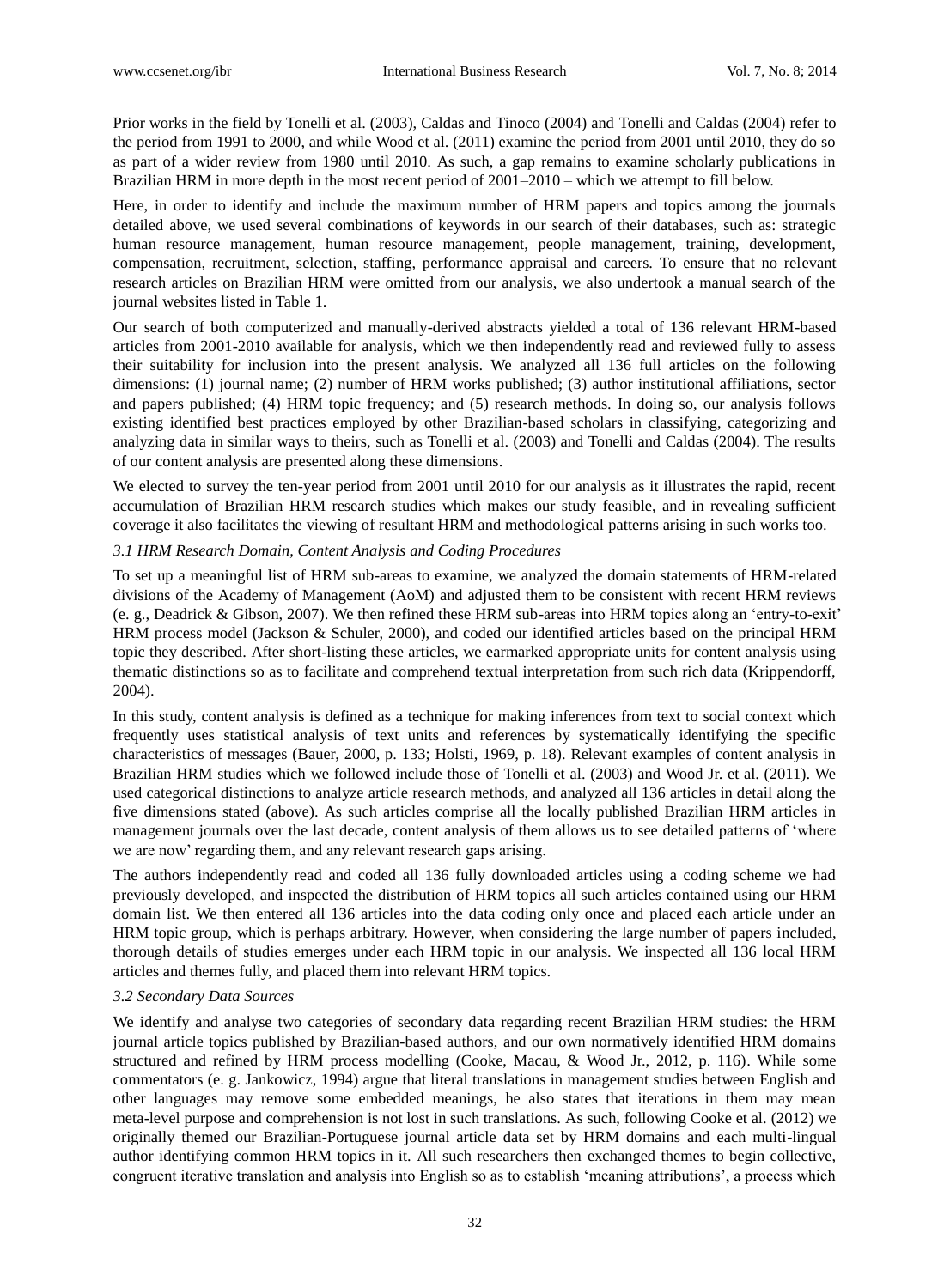is not possible using qualitative data analysis software. We then blind back-translated our English language data set into Brazilian-Portuguese (Marschan-Piekkari & Reis, 2005), and used a fourth multi-lingual translator to confirm its accuracy or otherwise with the original analysis (Cooke et al., 2012, p. 117).

Our secondary analysis draws on published materials and summarizes them in tabular form. We now detail our findings, which are organised and detailed in sequential order (below) in terms of: identified journals; article frequency; author affiliations; sector and productivity; HRM topics; and research methods.

## **4. Findings**

#### *4.1 Brazilian-Based Journals Publishing HRM Research*

The identified local journal outlets and numbers of recent Brazilian HRM articles they published are detailed in Table 2.

| Journal           | Year             |                  |                  |                  |                  | Total            |                  |                  |                  |                  |                |
|-------------------|------------------|------------------|------------------|------------------|------------------|------------------|------------------|------------------|------------------|------------------|----------------|
|                   | 2001             | 2002             | 2003             | 2004             | 2005             | 2006             | 2007             | 2008             | 2009             | 2010             |                |
| <b>BAR</b>        | $\boldsymbol{0}$ | $\mathbf{0}$     | $\boldsymbol{0}$ | $\overline{0}$   | $\overline{0}$   | $\boldsymbol{0}$ | $\mathbf{0}$     | $\overline{0}$   | 1                | $\mathbf{1}$     | $\overline{2}$ |
| <b>BASE</b>       | $\boldsymbol{0}$ | $\mathbf{0}$     | $\boldsymbol{0}$ | $\overline{0}$   | $\mathbf{0}$     | $\boldsymbol{0}$ | $\mathfrak{2}$   | $\overline{0}$   | $\mathbf{0}$     | $\boldsymbol{0}$ | $\overline{2}$ |
| <b>BBR</b>        | $\boldsymbol{0}$ | $\boldsymbol{0}$ | $\boldsymbol{0}$ | $\mathbf{0}$     | $\mathbf{0}$     | $\boldsymbol{0}$ | $\mathbf{0}$     | $\overline{0}$   | $\overline{c}$   | $\boldsymbol{0}$ | $\overline{c}$ |
| Cadernos EBAPE.BR | $\boldsymbol{0}$ | $\boldsymbol{0}$ | $\boldsymbol{0}$ | $\boldsymbol{0}$ | $\boldsymbol{0}$ | $\boldsymbol{0}$ | $\mathbf{1}$     | $\boldsymbol{0}$ | $\boldsymbol{0}$ | $\mathfrak{2}$   | 3              |
| O&S               | 3                | 3                | $\mathbf{1}$     | $\mathfrak{2}$   | 3                | $\mathbf{1}$     | $\mathfrak{2}$   | $\mathbf{1}$     | 1                | $\mathfrak{2}$   | 19             |
| <b>RAC</b>        | 6                | $\mathbf{1}$     | 3                | $\overline{c}$   | 1                | 3                | $\boldsymbol{0}$ | $\overline{2}$   | 3                | $\mathfrak{2}$   | 23             |
| RAC Eletrônica    | $\boldsymbol{0}$ | $\boldsymbol{0}$ | $\boldsymbol{0}$ | $\boldsymbol{0}$ | $\boldsymbol{0}$ | $\boldsymbol{0}$ | $\mathfrak{2}$   | 3                | $\mathfrak{2}$   | $\boldsymbol{0}$ | 7              |
| <b>RAE</b>        | $\mathbf{1}$     | $\overline{c}$   | $\mathbf{1}$     | $\overline{2}$   | $\overline{2}$   | 3                | $\mathbf{0}$     | $\mathfrak{2}$   | $\mathbf{1}$     | $\mathbf{1}$     | 15             |
| RAE Eletrônica    | $\boldsymbol{0}$ | $\overline{0}$   | 3                | $\overline{2}$   | $\overline{2}$   | $\overline{2}$   | $\mathbf{1}$     | $\overline{0}$   | 1                | $\boldsymbol{0}$ | 11             |
| <b>RAM</b>        | $\boldsymbol{0}$ | $\overline{c}$   | 1                | $\mathbf{1}$     | 1                | 3                | $\boldsymbol{0}$ | 5                | $\mathbf{0}$     | $\mathfrak{2}$   | 15             |
| <b>RAP</b>        | $\boldsymbol{0}$ | $\overline{0}$   | $\boldsymbol{0}$ | $\mathbf{0}$     | $\mathbf{0}$     | $\boldsymbol{0}$ | 1                | $\mathbf{1}$     | $\mathbf{0}$     | $\mathbf{1}$     | 3              |
| <b>RAUSP</b>      | 3                | 1                | 3                | $\mathbf{0}$     | $\mathbf{0}$     | $\mathbf{1}$     | $\mathbf{1}$     | 3                | $\mathbf{0}$     | $\mathbf{1}$     | 13             |
| <b>REAd</b>       | $\boldsymbol{0}$ | 3                | $\overline{4}$   | $\mathfrak{2}$   | 2                | 3                | $\mathfrak{2}$   | $\boldsymbol{0}$ | $\overline{c}$   | 3                | 21             |
| <b>TOTAL</b>      | 13               | 12               | 16               | 11               | 11               | 16               | 12               | 17               | 13               | 15               | 136            |

Table 2. Title, frequency, year and total HRM articles published in Brazilian-based journals

Table 2 reveals that six journals published 106 (or 77% of the total) Brazilian HRM articles in our data set, namely, the Journal of Contemporary Management (RAC), Electronic Journal of Management (REAd), Organizations and Society (O&S), Journal of Business Administration (RAE), Mackenzie Journal of Management (RAM), and USP Journal of Management (RAUSP).

While some of the local Brazilian journals in Table 2 started in the 1960s, others only began in 2000 and thus appear to have similar but different publishing profiles. For example, the Brazilian School of Public and Business Administration Journal (Cadernos EBAPE.BR) was created in 2003, and the Brazilian Administration Review (BAR), Journal of Administration and Accounting of Unisinos **(**BASE) and Brazilian Business Review (BBR) all began in 2004. In doing so, although EBAPE, BAR, BASE and BBR publish some 9 identified HRM articles now (6% of the total), they do not have enough longevity to publish more such works. Additionally, as the Electronic Journal of Business Administration (RAE Eletrônica) established in 2002 was incorporated into the Journal of Business Administration (RAE) in 2010, and the Electronic Journal of Contemporary Management (RAC Eletrônica) started in 2007 was absorbed into the Journal of Contemporary Management (RAC) in 2009, such local journal history could partly explain the limited numbers of HRM articles appearing in them too.

Overall, Table 2 reveals a steady output of recently published Brazilian HRM studies which hits double figures in each year, and averages some 13.6 HRM articles per year between 2001 and 2010.

*4.2 Frequency of HRM Articles Published in Brazilian-Based Journals* 

Of the HRM articles identified, some 16% were published in the RAC, 15% in REAd, 13% in O&S, 22% in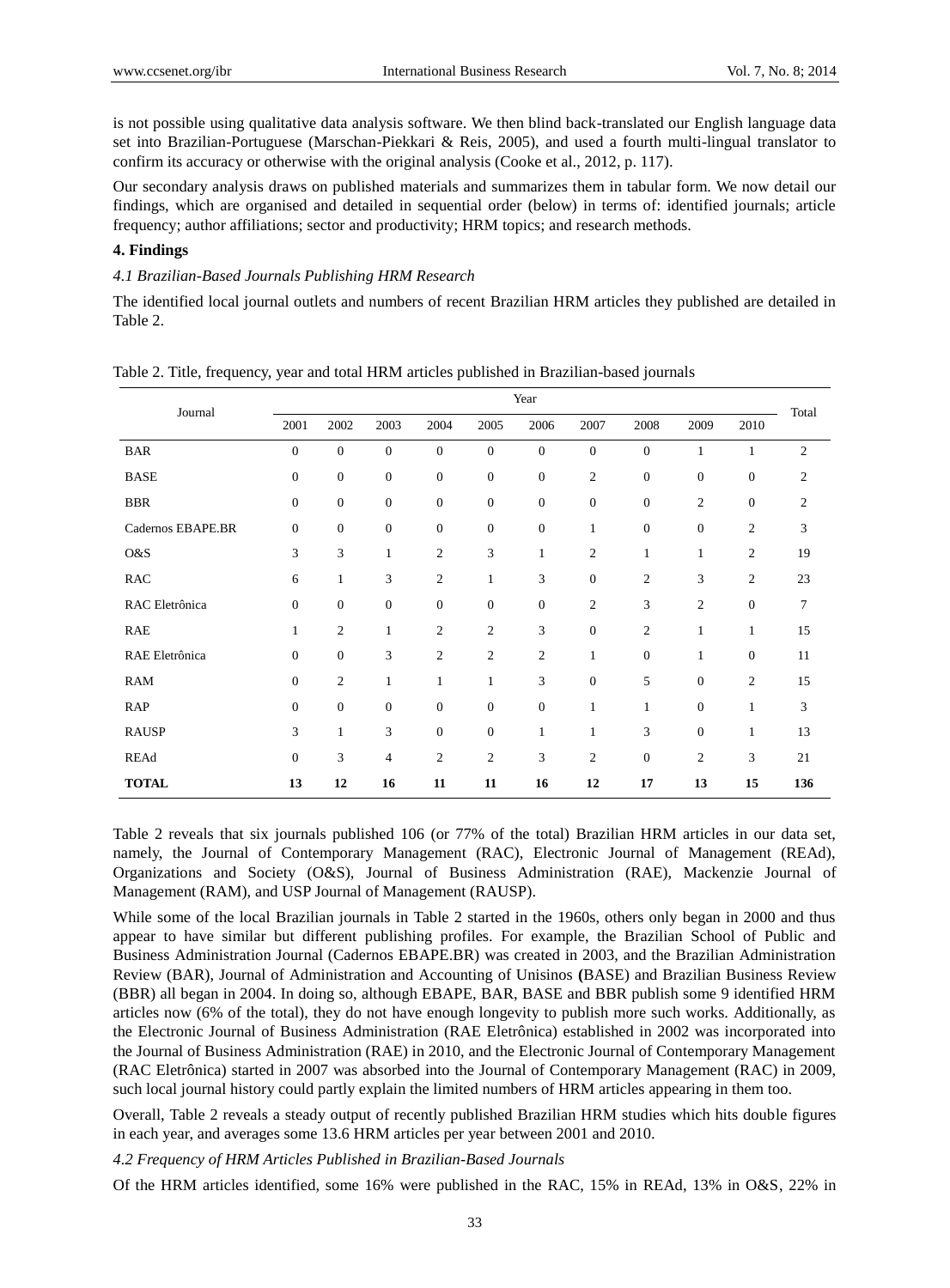RAM and RAE combined, and 9% in the RAUSP (Note 3). The other journals listed in Table 2 published the remaining HRM articles surveyed.

## *4.3 Institutional Affiliations, Sectors and Papers Numbers*

We followed best practice guidelines in the Brazilian literature detailed by Loiola and Bastos (2003) and Vergara and Pinto (2001) of considering the institution of the first author, and where the first author identified multiple affiliations, of considering only the first one stated. Information about the institutional affiliations of authors, sectors employing them and numbers of HRM papers they published is detailed in Table 3.

#### Table 3. Institutional affiliations, sector & paper numbers of Brazilian-based authors

| Brazilian Higher Education Institution (HEI) Affiliation      | Sector         | <b>Numbers</b> |
|---------------------------------------------------------------|----------------|----------------|
| Universidade de Bras Iia - UnB                                | Public         | 22             |
| Universidade Federal do Rio Grande do Sul – UFRGS             | Public         | 12             |
| Universidade Federal de Minas Gerais - UFMG                   | Public         | 9              |
| Fundação Get úlio Vargas - FGV/SP                             | Private        | 8              |
| Universidade de São Paulo - USP                               | Public         | 6              |
| Universidade de Passo Fundo - UPF                             | Private        | 5              |
| Universidade São Caetano do Sul - USCS                        | Private        | $\overline{4}$ |
| Universidade Federal de Santa Catarina - UFSC                 | Public         | 4              |
| Faculdade de Estudos Administrativos - FEAD/MG                | Private        | $\overline{4}$ |
| Universidade do Vale do Rio dos Sinos - UNISINOS              | Private        | 3              |
| Pontif cia Universidade Católica do Paran á - PUCPR           | Private        | 3              |
| Fundação Get úlio Vargas - FGV/RJ                             | Private        | 3              |
| Pontif éia Universidade Católica do Rio Grande do Sul - PUCRS | Private        | 3              |
| Universidade Federal de Pernambuco – UFPE                     | Public         | 2              |
| Universidade Estadual de Maring á-UEM                         | Public         | 2              |
| Universidade Federal de São João Del Rei - UFSJ               | Public         | 2              |
| Universidade Federal do Rio Grande do Norte - UFRN            | Public         | 2              |
| Universidade Federal de Lavras – UFLA                         | Public         | 2              |
| Universidade Corporativa Banco do Brasil                      | Private        | 2              |
| Consultant "Cientistas Associados Ltda."                      | Private        | 1              |
| Other Private HEIs                                            | Private        | 19             |
| Other Public HEIs                                             | Public         | 8              |
| <b>International HEIs</b>                                     | Public/Private | 6              |
| Total                                                         |                | 136            |

Table 3 reveals a slightly larger number of private sector Brazilian Higher Education Institutions (HEIs) employing recently publishing HRM researchers compared to public sector ones doing so. Here, a main group of nine private sector Brazilian HEIs is seen (of 35 authors) along with one consultancy, and another smaller group of private sector publishing HEIs too (representing 19 authors). A subsequent group of 11 public sector Brazilian HEIs are also seen (some 67 authors), who are joined by another sub-group of other public sector publishing HEIs (representing eight authors). The smallest remaining group consists of both public and private sector International HEIs (representing six authors).

In terms of HEI type, 75 of the contemporary Brazilian HRM articles we identified (55%) were written by authors affiliated to public sector Brazilian HEIs, while 55 such articles (40%) were authored by scholars affiliated to private sector local HEIs. The remaining six articles (4%) were authored by researchers affiliated to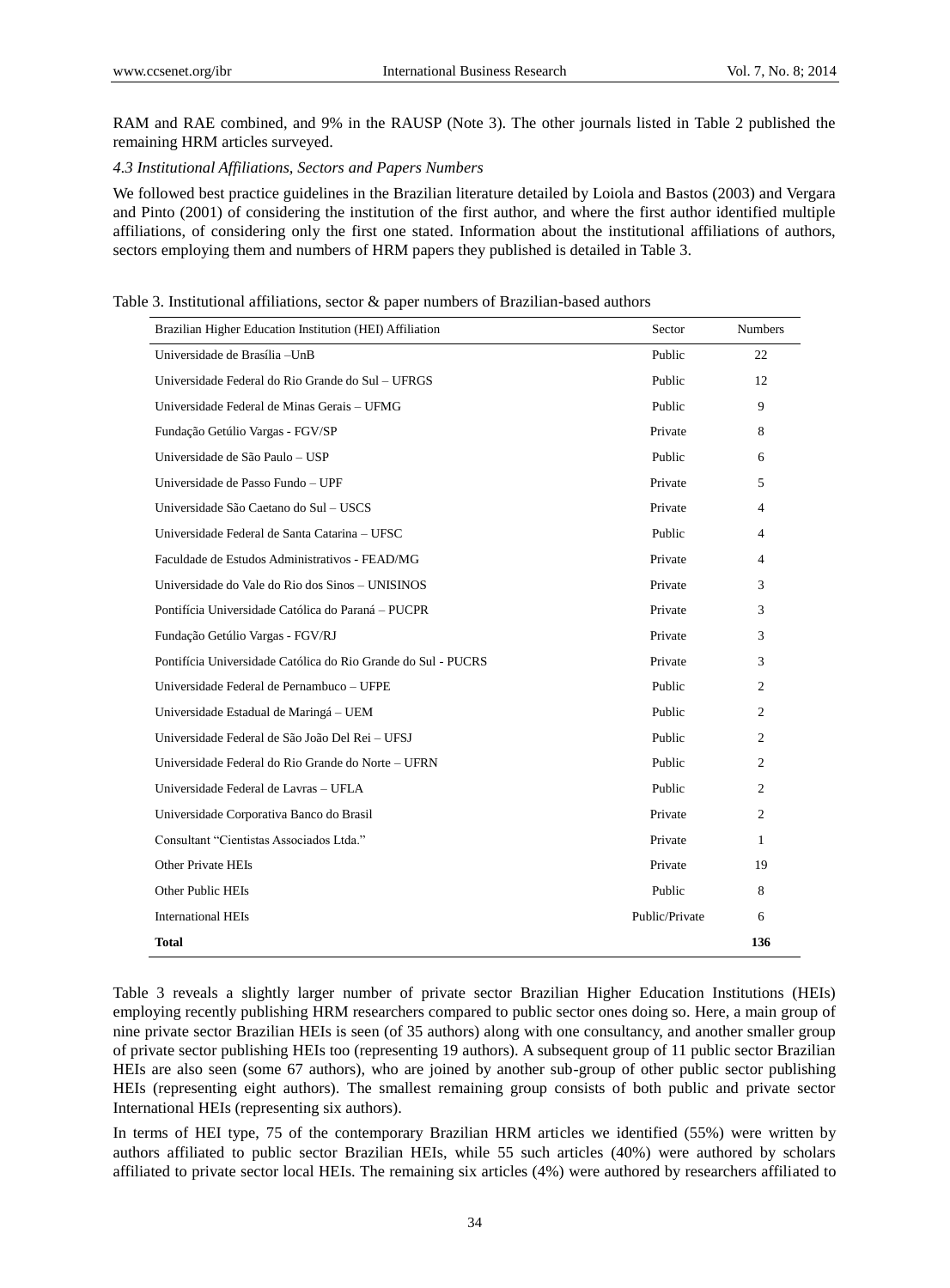Brazilian HEIs straddling the public/private sector divide. The low number of local authors affiliated to International HEIs who recently published HRM papers in Brazilian journals may be an indication of limited journal contributions and impact outside of Brazil.

Three public sector Brazilian HEIs appear to employ the most authors of recent Brazilian HRM research articles, namely the University of Brasilia-UNB (22 authors), Federal University of Rio Grande do Sul-UFRGS (12 authors), and Federal University of Minas Gerais-UFMG (nine authors), who are complimented by one local private sector HEI, the Getulio Vargas Foundation-FGV/SP (eight authors). Taken together, these four Brazilian HEIs (above) employ 51 authors, or some 37% of the total contemporary HRM journal output identified in Brazil. The majority of recent Brazilian HRM publications analyzed (n=22) were authored by members of the Graduate Program in Social, Work and Organizational Psychology at the University of Brasilia (UNB), who mainly focus on organisational training, development and education.

*4.4 HRM Topics Appearing in Brazilian-Based Journals*

The frequency of articles based on specific HRM topics published in the last ten years in Brazilian journals is presented in Figure 1.



Figure 1. HRM topics and numbers published in Brazilian-based journals

In spite of the wide diversity of HRM topics seen in Figure 1, a large number of them (some 55 papers, or 40% of the total) seem quite specifically focussed on addressing Training and Development (T&D) and Competency-Based Management (CBM). In such works, T&D tends to be viewed as a strategic tool for enhancing employee performance and creating sustainable organisational advantage, and CBM to detail inherent difficulties in the operation of relevant models, particularly involving compensation systems based on individual competencies. Following Wood Jr. et al. (2011), the appearance of T&D is perhaps likely due to local Brazilian organizations needing to train staff in response to increasing competition, and CBM occurs as a search for organizational efficiency which may drive up demand for more expert staff.

For each one of the HRM topics identified in Figure 1, we now provide an overview of their contents in full, which forms a substantive part of our analysis below.

In the articles with a focus on Training and Development, we identified a predominance of the following themes being researched: evaluations of training and its impact on organizational performance (El Kouba, Roglio, Del Corso, & Silva, 2009; Lacerda & Abaad, 2003; Meneses & Abaad, 2003; Silva, 2006); training based on distance education (Carvalho & Abaad, 2006; Coelho & Abaad, 2010; Ghedini, Testa, & Freitas, 2008; Schroeder,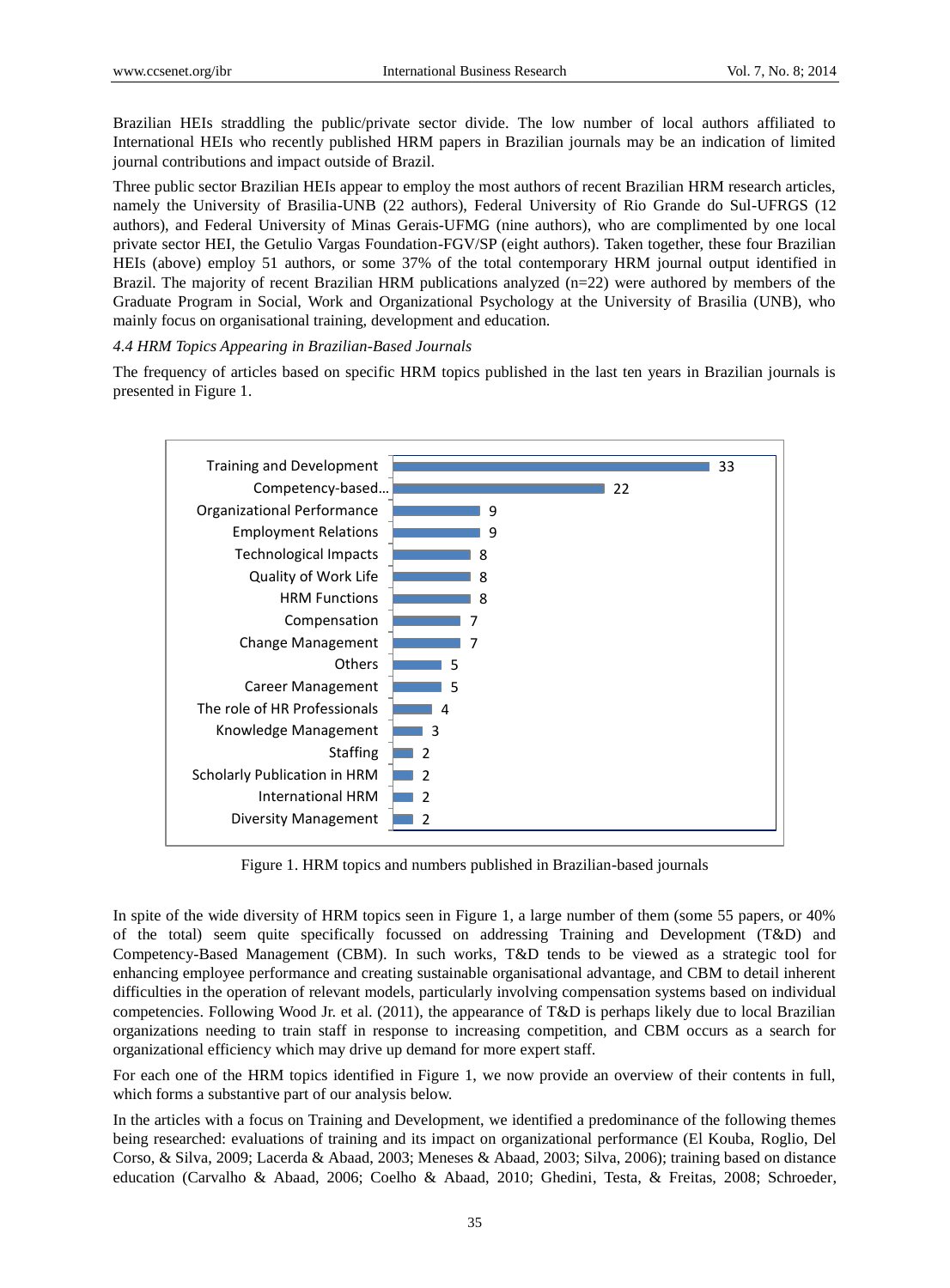Nakayama, Pilla, Haro, & Binotto, 2005; Testa & Freitas, 2003); and works on corporate universities (Alperstedt, 2001; Brandão, 2006a; Vergara & Ramos, 2002; Vergara, *Brauer, & Gomes,* 2005). In these articles, Training and Development is considered to be a strategic tool for enhancing employee performance, and to create a sustainable competitive advantage.

On research regarding Competency-Based Management, most Brazilian-based authors discuss managerial competencies using the theoretical underpinnings developed by Fleury and Fleury (2001), Le Boterf (2003), Ruas (2001), and Zarifian (2001). The emphasis of such studies is on the mobilization of resources (knowledge, skills and attitudes) towards workplace goals, and is seen in studies by Bahry and Tolfo (2007), Bitencourt (2004), Brandão et al. (2008), Bruno-Faria and Brandão (2003), Kilimnik et al. (2004), and Ruas and Comini (2007). Another perspective addressed in these studies is the concept of competences as a source of organisational performance and competitive advantage, which appears in works using Resource-Based View (RBV) theory, such as those by Bahry and Tolfo (2004), Brandão et al. (2008), and Brandão and Guimarães (2001). Here, many such articles indicate difficulties inherent in the operationalization of competency-based management models, particularly those of compensation systems based on competencies.

Brazilian-based authors that analyse links between HRM and Organizational Performance consider human resources as a source of competitive advantage that need to be measured in order to identify their contribution to such organizational performance (e.g. Coda, C ésar, Bido, & Louffat, 2009; Lacombe & Albuquerque, 2008). One this theme, some articles also detail the creation and validation of instruments to measure the effectiveness and relevance of strategic HRM policies, such as Fiuza (2008), and the use of a "Balanced Scorecard" to measure the performance of human resources more generally, like Fernandes, Fleury, and Mills (2006).

The issue of the Quality of Work Life (QWL) is considered by Guidelli and Bresciani (2010) in Brazilian HRM as a way of promoting social welfare, and also as a mechanism for employee retention in Brazil too. According to Oliveira and Limongi-França (2005), concerns about the QWL are based upon notions of employee well-being influencing organizational efficiency (either directly or indirectly). In this context, three articles construct and use models and scales to measure employees' satisfaction with QWL programmes (e.g., Asfora & Dias, 2006; David & Bruno-Faria, 2007; Souza & Bastos, 2009).

The articles that relate to HRM Functions present a holistic, strategic and institutional perspective of HRM, such as those by Lacombe and Achu (2008), and Maciel and Silva (2008), and point out that despite the use of modern HRM practices in Brazil, more traditional, conservative models of managing people are still predominant in the Brazilian organizations researched. Another aspect emphasized in such studies is the idea of HR practices having a disciplinary power over organizational members (Capelle & Brito, 2003).

On the topic of Technological Impacts, a consensus exists among the authors reviewed that technology may be useful in the process of changing the focus of HRM practices from an operational to a strategic logic. However, the automation of HRM systems in Brazil are also seen to decrease the power of the HR department within Brazilian organizations too, as they seem to encourage the democratization and dissemination of information–as detailed in the works of Mascarenhas, Vasconcelos, & Vasconcelos (2005); Pereira, Becker, & Lunardi (2007); and Vasconcelos, Mascarenhas, & Vasconcelos (2004), while another HRM-related challenge is the management of tele-commuting, as surfaced by Barros and Silva (2010), Sakuda and Vasconcelos (2005), and Tremblay (2002).

The studies we identified on Compensation focus on variable reward, competency-based pay, and reward systems for executives, such as Copelli and Piccinini (2003), Oliva and Albuquerque (2007), and Ribeiro, Guimaraes and Souza (2003). Here, researchers reveal the problems faced by organizations when implementing competency-based pay–due to its complexity–as using it seems to require a continuous effort from both line and HR managers overall.

In the articles seen exploring Change Management, Brazilian-based authors consider HRM as a mediator of organizational pressures capable of reducing the negative impacts of change (e.g., Borges, 2009), mainly during the processes of mergers, acquisitions, and privatization–such as Homem, Oltramori, & Bessi (2009), Oliva (2002), and Wetzel (2001). Here, the Role of HR Professionals also includes monitoring the dynamics of change, as the key competences of a Brazilian HR manager detailed by Morassutti and Grisci (2002, p. 12) include: leadership, talent identification, people development through systematic analysis of team competences and motivation, applying action plans tailored to individual needs, and improving both interpersonal relationships and results from HR interventions.

Locally-based authors researching Career Management appear to consider it to be an individual responsibility, e.g., an "individual enterprise" where careers are associated with individual, and not just organizational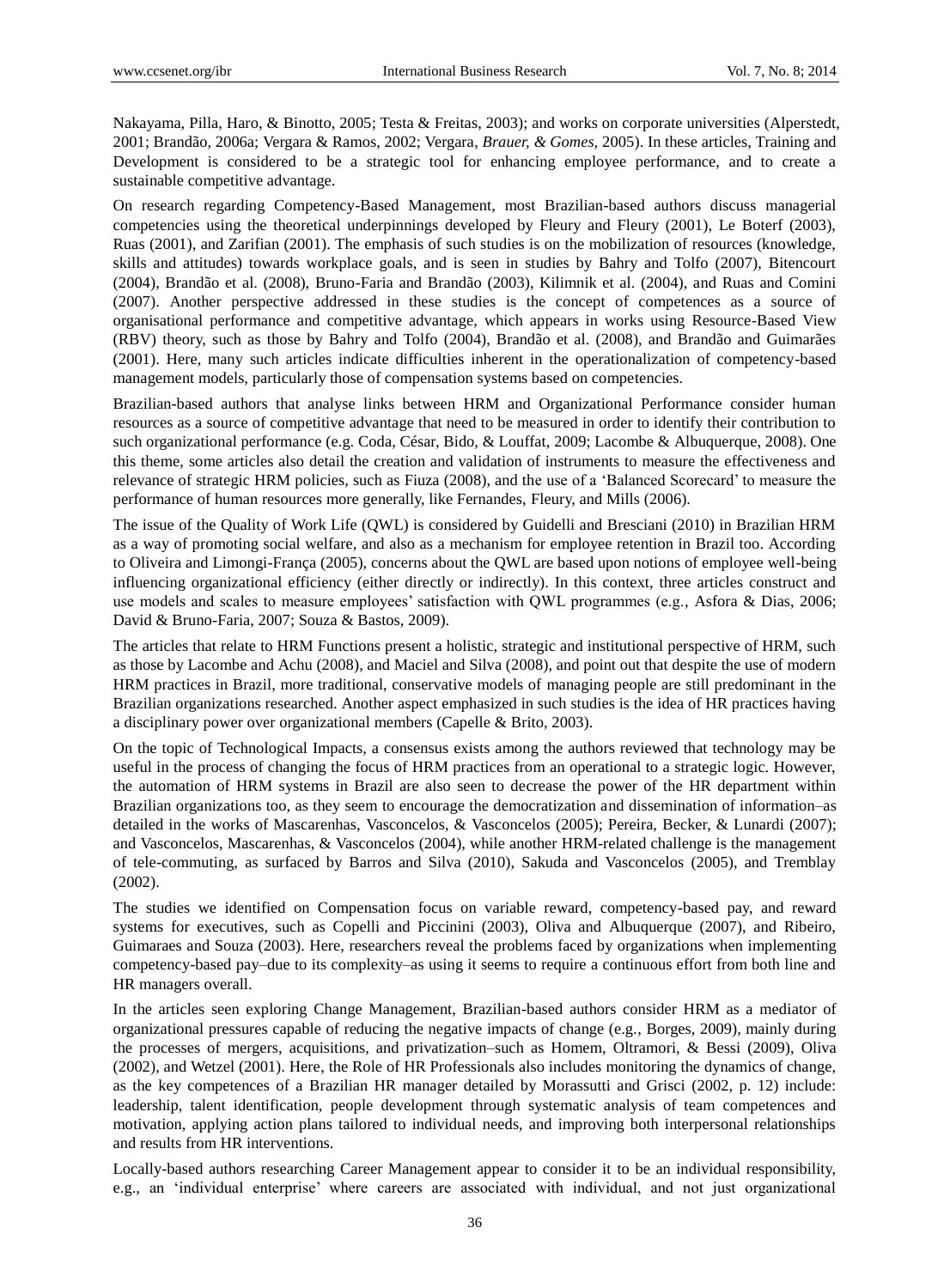expectations – the so-called "Protean careers" (Balassiano, Ventura, & Fontes-Filho, 2004; Fontenelle, 2007). Another challenge related to career management according to Homem and Dellagnelo (2006) and Homem and Tolfo (2008), is to manage the career expectations of expatriate and repatriate employees.

The theme of Knowledge Management is also addressed in Brazilian HRM studies, and such works focus on the development of employees based on the dissemination of best practices as a source of competitive advantage (e.g. Cançado, Moraes, & Silva, 2006; Tonet & Paz, 2006; Vieira & Garcia, 2004). Here, authors analyse the selection and training processes used for developing and sharing skills at work (Vieira & Garcia, 2004), and propose a model of knowledge sharing in the workplace (Tonet & Paz, 2006). Additionally, Cançado et al. (2006) find that knowledge management practices promote commitment between employees and organizations.

The articles identified concerning Diversity Management relate to the process of the inclusion and management of handicapped workers. Here, Carvalho-Freitas (2009) in a case study of a company with 1,400 employees, conclude that this organization considers diversity to be (1) a socially-based issue, and not just one about enforcing the law, and (2) that investments in training act as a means of promoting equal opportunities for handicapped workers in general. Another article highlights the importance of investments in the process of socialization and the adjustment of practices and working conditions for handicapped workers (Carvalho-Freitas, Toledo, Nepomuceno, Suzano, & Almeida, 2010).

The articles we identified as Scholarly Publications in HRM are the ones we used as references in this article: *HR Academic Production in Brazil: 1991-2000* (Tonelli et al., 2003) and *Research on Human Resources Management in the 1990's* (Caldas & Tinoco, 2004).

On our second to last theme of Staffing, some articles address the issue of impression management during the recruitment and selection process. According to Carvalho and Grisci (2002, 2003), both recruiters and candidates perform standardized roles, which are considered to be the "ideal" ones in such processes.

Lastly on the HRM topics we identified, the three articles we classify as Others deal with specific subjects, such as: bullying (Martiningo Filho & Siqueira, 2008); the management of highly qualified workers (Valerio Netto & Valerio, 2006); and the management of multiple employment contracts (Fernandes & Carvalho Neto, 2005), all of which may be considered as emerging issues in Brazilian HRM research. We now turn our attention to the research methods of the HRM studies just detailed.

#### *4.5 Research Methods Used in Brazilian HRM Studies*

We adopt the local Brazilian terminology used by Loiola and Bastos (2003) to most accurately classify the HRM articles just detailed (above) on their own terms, namely of: (1) fieldwork – empirical evidence and theoretical references; (2) literature reviews – different theoretical revisions of the same subject; (3) essays – author's personal viewpoints based on relevant literature; and (4) experience reports – case-based reviews on single experiences of phenomena. A classification of the Brazilian HRM articles we analyzed using such local terms is detailed in Figure 2.



Figure 2. Research methods used

Here, Figure 2 shows the dominance of fieldwork in recent Brazilian HRM studies, as 83% of the HRM articles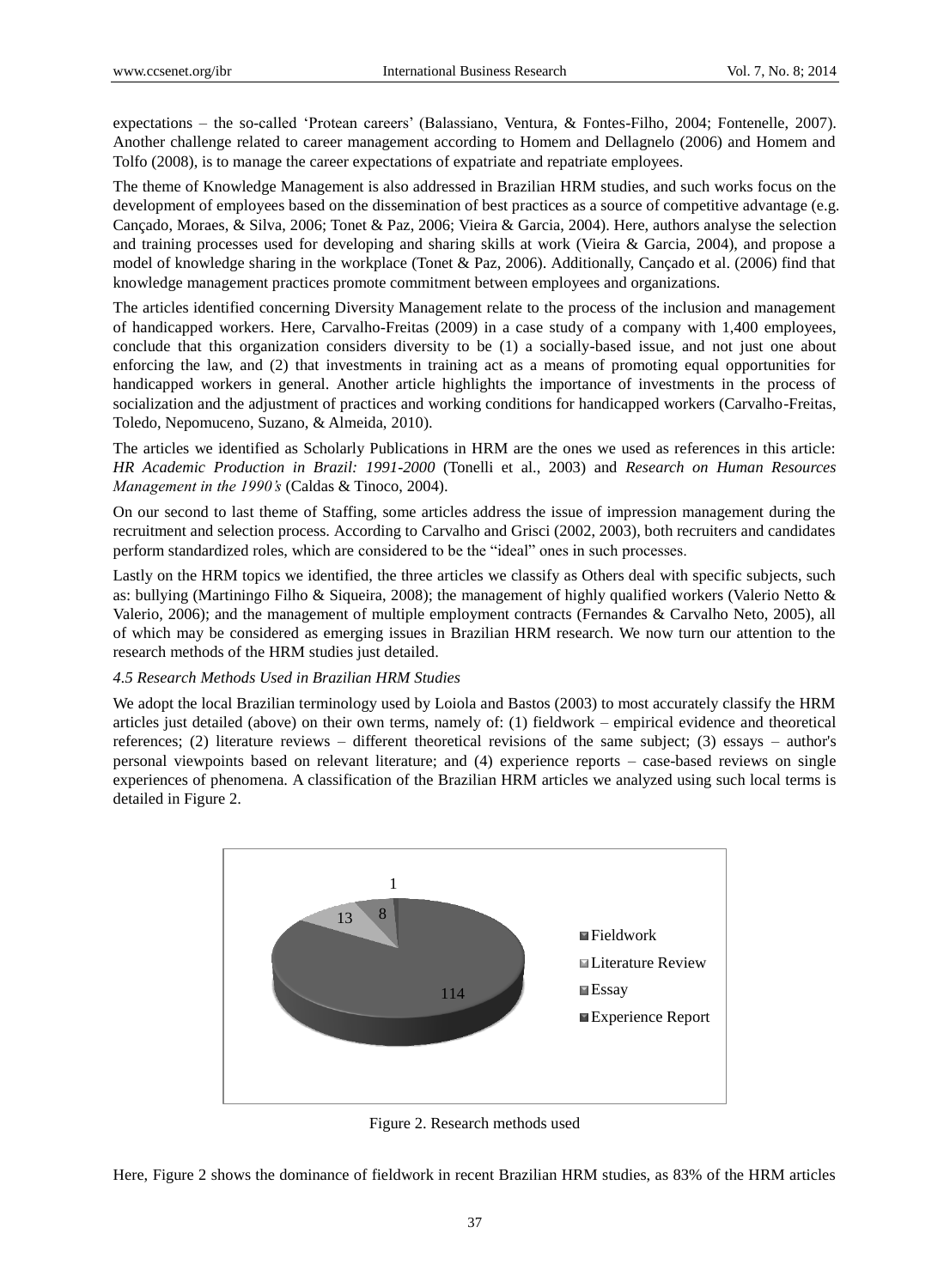we examined (n=114) involve empirical works, and detail the feasibility of HRM concepts being used in "organizational routines". In doing so, they relate to the functionalist epistemological positions critiqued earlier by Barbosa (2004) and Tonelli and Caldas (2004). We found 13 literature reviews (9% of the total) which represent a concern with consolidating Brazilian HRM knowledge, while experience reports seem an unpopular research type – as only one article appears in this category which is associated with a consultancy.

The research methods used in 75 contemporary Brazilian HRM research studies (55% of the total) were non-statistical, and based on a single case study or from multiple cases. Of the remaining articles, 47 studies (34% of the total) used statistical tools such as questionnaire surveys, and to a lesser extent 14 articles (10% of the total) used mixed research methods which combined both statistical and non-statistical data collection and analysis. As such, the use of quantitative and mixed methodologies both seem presently less-used in recent Brazilian HRM research when compared to more qualitative ones.

#### **5. Analysis and Discussion**

Our analysis reveals six Brazilian journals with the highest number of HRM articles and four highly productive Brazilian HEIs–all of which have prestigious graduate programs and distinguished HRM researchers (Cooke et al., 2012). The leading focus of HRM articles we identified on T&D and CBM confirms Fischer and Albuquerque"s (2010, p. 8) case that the authors of such works believe strategies used to address local organizational HRM challenges require "greater investment" in staff education, training and development, and that prioritization and investment regarding such foci as "legacy issues" needing attention in Brazilian organisations today.

The wide range of HRM topics we found illustrates that contemporary Brazilian HRM research is sophisticated in terms of both focus and content, and supports Tanure and Duarte's (2005) analysis of Brazilian researchers needing "pragmatism" to link HRM concepts and behaviour together to produce meaningful outcomes.

While our results generally support the cases made by Tonelli et al. (2003) and Wood Jr. et al. (2011) that some Brazilian-based scholars tend to pursue "hot" HRM topics in the Western literature, we also found some articles that use locally-informed theoretical lenses like "Tropical-ism" (Wood Jr. et al., 2011) in contemporary Brazilian HRM research. Additionally, we found a three to four year delay between popular Western HRM topics such as CBM being researched in Brazil (e.g., Brandão, 2006b) and an even longer one regarding links between "HRM and Organisational Performance" research in local Brazilian HRM studies when compared to them appearing in Western journals (e.g., Huselid, 1995).

Further, we also discovered some research gaps too, as while multiple HR role modelling (e.g., Caldwell, 2003; Ulrich, 1997; Ulrich & Brockbank, 2005) seems well researched in the Western HRM literature, few works other than the one by Tanure, Evans, and Cançado (2010) appear in recent Brazilian HRM studies. Such time-lags and inconsistencies seem partly due to the management, organisational, political and economic factors identified by Wood Jr. et al. (2011) regarding the emerging state of HRM in Brazil when compared to HRM in more developed countries.

Overall, our review indicates that while Brazilian HRM research is maturing nicely, it is doing so on it"s own terms and at it's own speed. As such, it is somewhat difficult to currently argue that a wholly seamless, globally connected HRM research agenda exists with this particular "BRIC" country. Instead, it could be argued that HRM research in Brazil, although longstanding, comprehensive and serious in nature, is at a nascent and emergent stage, if viewed through a more Northern and Western lens. Moreover, the full extent of indigenous Brazilian-led theories like "Tropical-ism" suggests potential for HRM research in Brazil to take a non-Western turn, and possibly move towards a more unique, locally situated "recipe" instead.

Of course, whether one would want to view such locally based Brazilian HRM research with Northern and Western eyes is perhaps questionable, but when so much of the non-BRIC HRM literature either emerges or derives from it, it seems difficult not to do so. If not used, what HRM concepts and theories would be better to benchmark and assess local Brazilian HRM works? As such, the Westernized cultural ties that bind us in terms of analysis may arguably act as a useful anchor and reference point in assessing the spread and trajectory of HRM studies globally, including in Brazil, no matter how crude they arguably appear. We now discuss some implications from our study for HRM research and practice.

## *5.1 Study Implications*

While the topics and methodologies of the 136 Brazilian HRM articles we analyzed chart and signify increased HRM research volume occurring over the last decade, most such studies seem comparable to those appearing in mainstream Western HRM research, at least in terms of the focus, evaluations and tests they use. In doing so,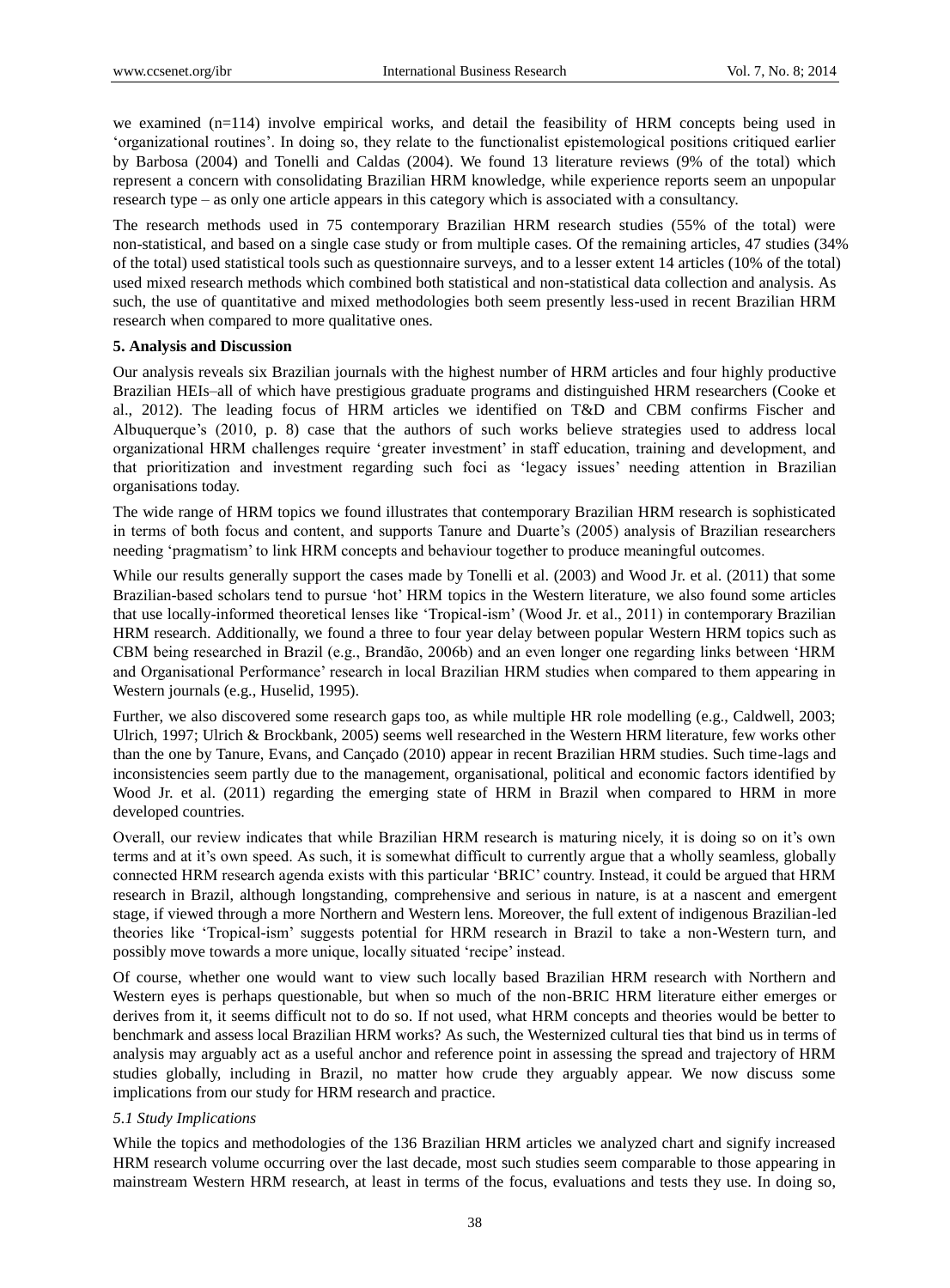recent Brazilian HRM studies seem to accept and imitate Western HRM themes openly, and while seeking to create something new and innovative when adopting and adapting them, local works still appear to lack many uniquely Brazilian HRM topics, concepts and theories. An implication arising is that for Brazilian HRM research to develop it might need to be more attuned to indigenous HRM phenomena, and to investigate further how well Western assumptions and theories 'fit' or adequately explain Brazilian HRM research and practice.

For example, as a country with some of the world"s poorest, vulnerable and most marginalized people (Vassolo, De Castro, & Gomez-Mejia, 2011), few recent local Brazilian HRM studies examine: the plight of Brazil's working poor; new barriers to workplace inclusion; working life in the shadow informal economy; and the experiences of unemployed Brazilians. A further implication here is thus that more work seems needed to move forward from the current exploratory, descriptive stage of Brazilian HRM research to a theory-building one, so as to generate authentic local HRM foci, interpretations and models too. We now detail some potentially useful ideas for future academic research, and implications arising for practitioners in Brazilian HRM.

#### *5.2 Ideas for Future Research*

In terms of research methodology, because limited numbers of longitudinal works appear in contemporary Brazilian HRM articles undertaking more such studies may provide a new and important time dimension for researchers to employ, as could undertaking more statistically-based analysis, because doing so might provide opportunities for relevant scale measurement, development and testing too. As we found few recent local works that presented analysis between Brazilian HRM findings and those from other international data sets, undertaking such comparative work is also recommended. While some recent Brazilian research exists on Quality of Work Life (QWL) and employee well-being, more research studies seem needed which investigate non-managerial opinion about them, and these studies could be complimented by those systematically exploring issues of employee commitment, engagement and voice, including differences among worker groups and trade union roles so as to understand the contemporary concerns of Brazilian employees and their workplace representatives.

With regard to theory, the few recent Brazilian HRM works using it to 'frame' their studies mainly did so by reconfiguring existing Western HRM theories such as Resource-Based View (RBV) understandings of CBM, and conceptual models like the "balanced scorecard" to examine the peculiarities of local contexts when linking HRM practices to organisational performance outcomes. As such, more culturally-informed and cultivated theory might need producing that is relevant to the Brazilian context, such as "Tropical-ism" (Wood Jr. et al., 2011) to help explain locally occurring HR phenomena. Indeed, theory generation might be gained through developing new conceptual frameworks stimulated by the use of indigenous Brazilian typologies, metaphors and examples – which may require inductive groundwork to understand research settings, target informants and environments, and using qualitative methods to fully comprehend detailed HRM phenomena occurring in Brazilian organisations.

In terms of more international HRM concerns, thinking of Brazil's increasingly wider role in the world as a "BRIC" country may need further investigation, as understanding how and in what ways the "outbound transfer" of HRM practices from local, Brazilian firms impacts on the international stage is yet to be researched. Although HR's role in reducing ecological degradation and sustainability is currently being researched in Brazil (e.g., Jabbour & Santos, 2008; Jabbour, Santos, & Nagano, 2010), issues such HR"s role in Corporate Responsibility (CR) currently appear less investigated in Brazil, and thus form potentially new and useful research avenues too.

Lastly here, research could also be undertaken on cross-national paths in transmitting HRM ideas. While some potential isomorphic "Americanization" may be being enacted in recent Brazilian HRM research, we would want stronger, more longitudinal evidence than is already available to suggest this as a direction of travel. This is because following Cooke et al. (2012, pp. 126–127) such Western "imports" may simply reflect the local cultural traits that Tanure and Duarte (2005) argue make up contemporary Brazilian work culture, namely: power concentration, personal relationships and flexibility.

#### *5.3 Implications for Practitioners*

Initially, our review suggests that practitioners could focus on attracting and retaining more competent, qualified and experienced staff, as both T&D and CBM seem to have increased in importance in Brazilian organizations due to changes in the HR marketplace since recent global financial difficulties began (Carvalho Neto & Sant"Anna, 2011; Stefano, Kroehn, & Oscar, 2011). The use of localized pay and reward systems may be usefully assessed by practitioners as such systems currently seem to go beyond organizational boundaries, while further investigation could also be undertaken on the utility of HRM tools and techniques in the Brazilian public sector, due to a lack of such studies at present too.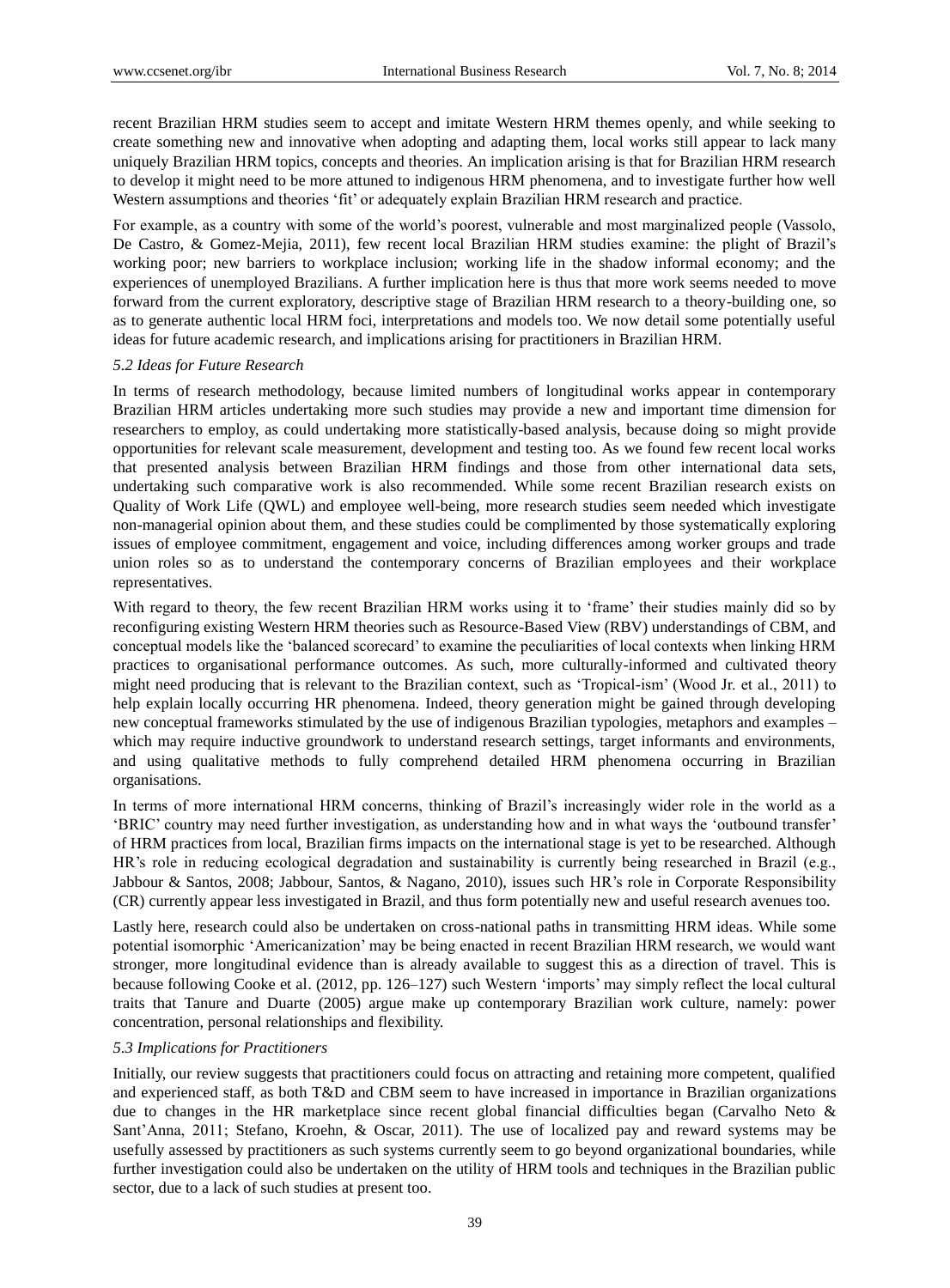While the use of more Northern and Westernized HRM tools and techniques seems to be increasing rapidly, our review raises a note of caution to any enthusiatic local, Brazilian-based HR practitioners wanting to further increase the use of such interventions. Our hesitancy revolves around questions of cultural fit, and whether some such non-local HR 'solutions' will ever truly be operationalized fully, and implemented well in Brazil, and also if they will become long-standing ones too, or fall away like other management fads and fashions instead. We now detail our study limitations and conclusions.

## *5.4 Study Limitations*

As our study presents an analysis of HRM articles published in Brazilian-based journals rather than other works (e.g. books, chapters and conference papers) and over the last decade only, reference to such studies appearing in Western, English-language journals, non-journal outputs and using a different time period all could have offered more accessible, wider and longitudinal contributions forward. Nonetheless, and despite such limitations, this study provides a new, inside view of "what is happening" in recent Brazilian HRM research using a highly detailed contemporary data set which might remain untapped if not surfaced and interrogated. As such, our analysis may act as a reference point for interested HRM scholars and practitioners to identify future areas for research and intervention in Brazilian HRM.

# **6. Conclusions**

This study responds to literature calls for 'insider' perspectives on cross-cultural research (Easterby-Smith & Malina, 1999), and makes a number of contributions to HRM knowledge in identifying, classifying and analyzing 136 local HRM Brazilian journal articles over the period from 2001 until 2010. Firstly, we contribute by providing an in-depth understanding of recent Brazilian HRM research, and secondly in detailing the first English-language account and overview of recent Brazilian HRM research–which is not always available to non-Portuguese speakers due to such journals and their contents not readily appearing in easily accessible international databases. We thirdly offer scope to understand that recent Brazilian HRM research studies seem neither simply derived from North American nor Anglo-Saxon ones, and a fourth contribution lies in suggesting new, future directions for Brazilian HRM research and implications for practitioners to consider (above).

Overall, our assessment of recent Brazilian HRM research is that while it is rapidly improving in terms of both quantity and quality, methodological issues also arise regarding it. This is because many contemporary Brazilian HRM works employ non-probability sampling which may limit scope for generalizing findings, meaning it may benefit from using more diverse research methods in future. Additionally, although the HRM research gaps detailed (above) might currently seem like missed opportunities, they also perhaps bring new and rich openings for future research studies in Brazilian HRM forward too.

Moreover, while locally-based HRM researchers in Brazil both currently read and widely use Western HRM sources (e.g., isomorphism occurs), doing so may suggest that what such locals "say" about Brazilian HRM might potentially seem useful in terms of international HRM knowledge, as it does tie into the more broader global HRM literature. Thus there seems much more to know regarding Brazilian HRM research, and it arguably appears timely for both locally-based Brazilian scholars and researchers based outside of Brazil to work closely together to further enhance our understanding of Brazilian HRM as a whole.

## **References**

- Alperstedt, C. (2001). Universidades corporativas: discussão e proposta de uma definição. *Revista de Administração Contemporânea*, *5*, 149–165. http://dx.doi.org/10.1590/S1415-65552001000300008
- Asfora, S., & Dias, S. (2006). Modelo de qualidade de vida no trabalho para Polícia Militar de Pernambuco. *Revista Eletrônica de Administração*, *12*, 1–26.
- Bahry, C., & Tolfo, S. (2004). A gestão de competências e a obtenção de vantagem competitiva sustentável em organizações bancárias. *Revista de Administração Mackenzie*, *5*, 38–54.
- Bahry, C., & Tolfo, S. (2007). Mobilização de competências nas atividades profissionais dos egressos de um programa de formação e aperfeiçoamento. *Revista de Administração Pública, 41*, 125–44. http://dx.doi.org/10.1590/S0034-76122007000100008
- Balassiano, M., Ventura, E., & Fontes-Filho, J. (2004). Carreiras e cidades: existiria um melhor lugar para se fazer carreira? *Revista de Administração Contemporânea*, *8*, 99–116. http://dx.doi.org/10.1590/S1415-65552004000300006
- Barbosa, A. (2004). A produção acadêmica em recursos humanos no Brasil: fato ou ficção. *RAE Eletrônica*, *3*, 1–8. http://dx.doi.org/10.1590/S1676-56482004000200015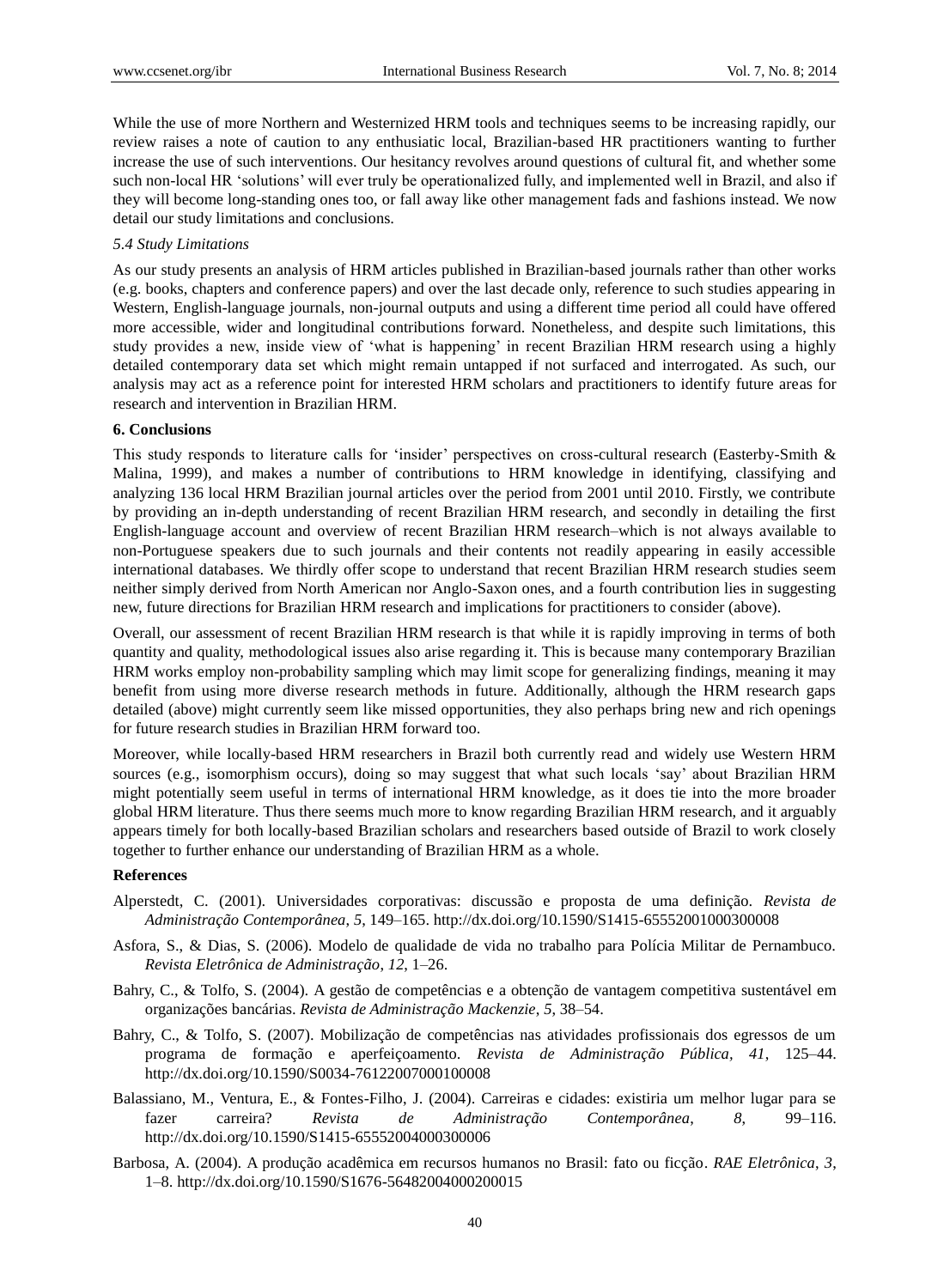- Barros, A., & Silva, J. (2010). Percepções dos indivíduos sobre as consequências do teletrabalho na configuração home-office: estudo de caso na Shell Brasil. *Cadernos EBAPE.BR*, *8*, 71–91. http://dx.doi.org/10.1590/S1679-39512010000100006
- Bauer, M. (2000). Classical content analysis: a review. In Bauer, M. (Ed.), *Qualitative researching with text, image and sound: a practical handbook*. London: Sage.
- Bell, B., & Federman, J. (2010). Self-Assessments of Knowledge: where do we go from here? *Academy of Management Learning and Education*, *9*, 342–347. http://dx.doi.org/10.5465/AMLE.2010.51428557
- Bitencourt, C. (2004). A gestão de competências gerenciais e a contribuição da aprendizagem organizacional. *Revista de Administração de Empresas*, *44*, 58–69.
- Borges, R. (2009). Implementação de mudança organizacional e o papel das práticas de recursos humanos: um estudo de caso brasileiro. *Brazilian Business Review*, *6*, 299–311.
- Brandão, G. (2006a). Gestão de pessoas e as universidades corporativas: dois lados da mesma moeda? *Revista de Administração de Empresas*, *46*, 22–33. http://dx.doi.org/10.1590/S0034-75902006000200003
- Brandão, H. (2006b, September). *Competências no trabalho e nas organizações: uma análise da produção científica brasileira*. Paper presented at the Annual Meeting of the Associação Nacional dos Programas de Pós-Graduação em Administração, ENANPAD, Salvador. Retrieved from http://www.anpad.org.br/evento.php?acao=subsecao&cod\_edicao\_subsecao=149&cod\_evento\_edicao=10
- Brandão, H., & Guimarães, T. (2001). Gestão de competências e gestão de desempenho: tecnologias distintas ou instrumentos de um mesmo construto? *Revista de Administração de Empresas*, *41*, 8–15. http://dx.doi.org/10.1590/S0034-75902001000100002
- Brandão, H., Bahry, C., & Freitas, I. (2008). Os impactos do suporte à transferência sobre a aplicação de competências no trabalho: a percepção dos mestres e doutores do Banco do Brasil. *Revista de Administração da Universidade de São Paulo*, *43*, 224–237.
- Brandão, H., Zimmer, M., Pereira, C., Marques, F., Costa, H., & Carbone, P. (2008). Gestão de desempenho por competências: integrando a gestão por competências, o balanced scorecard e a avaliação 360 graus. *Revista de Administração Pública*, *42*, 875–98. http://dx.doi.org/10.1590/S0034-76122008000500004
- Brewer, E., & Shapard, L. (2004). Employee Burnout: A Meta-Analysis of the relationship between age or years of experience. *Human Resource Development Review, 3*, 102–123. http://dx.doi.org/10.1177/1534484304263335
- Brewster, C., & Larsen, H. (1992). Human Resource Management in Europe: evidence from ten countries. *International Journal of Human Resource Management*, *3*, 409–434. http://dx.doi.org/10.1080/09585199200000157
- Bruno-Faria, M., & Brandão, H. (2003). Competências Relevantes a Profissionais da Área de T&D. *Revista de Administração Contemporânea, 7*, 35–56. http://dx.doi.org/10.1590/S1415-65552003000300003
- Caldas, M., & Tinoco, T. (2004). Pesquisa em gestão de recursos humanos nos anos de 1990. *Revista de Administração de Empresas*, *44*, 100–114. http://dx.doi.org/10.1590/S0034-75902004000300008
- Caldwell, R. (2003). The Changing Roles of Personnel Managers: Old Ambiguities, New Uncertainties. *Journal of Management Studies*, *40*, 983–1004. http://dx.doi.org/10.1111/1467-6486.00367
- Cançado, V., Moraes, L., & Silva, E. (2006). Comprometimento organizacional e práticas de gestão de recursos humanos: o caso da empresa XSA. *Revista de Administração Mackenzie, 7*, 12–37.
- Cappelle, M., & Brito, M. (2003). Poder disciplinar e gestão de pessoas: um estudo empírico em uma organização de desenvolvimento de software. *Organizações & Sociedade, 10*, 19–37.
- Carvalho Neto, A., & Sant'Anna, A. (2011, September). *Relações de trabalho e gestão de pessoas, dois lados de uma mesma moeda*: *vinculações sob a ótica do fenômeno da liderança*. Paper presented at the Annual Meeting of the Associação Nacional dos Programas de Pós-Graduação em Administração, ENANPAD, Rio de Janeiro. Retrieved from http://www.anpad.org.br/evento.php?acao=subsecao&cod\_edicao\_subsecao=736&cod\_evento\_edicao=58
- Carvalho, M., & Grisci, C. (2002). Gerenciamento de impressão na seleção de pessoal: construindo estilos de vida contemporâneos. *Revista Eletrônica de Administração, 8*, 1–23.
- Carvalho, M., & Grisci, C. (2003). Gerenciamento de impressão e produção de subjetividade em entrevista de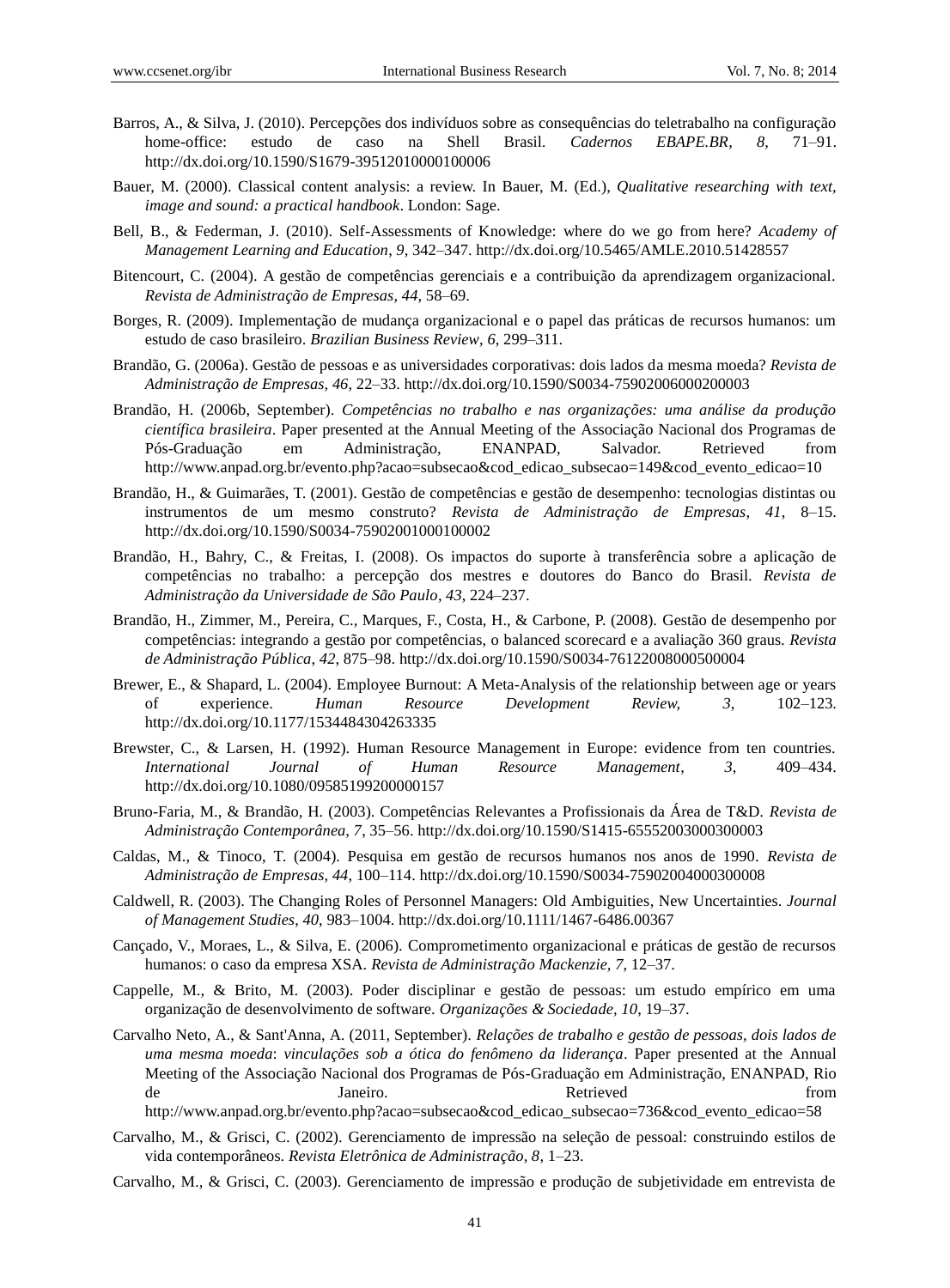seleção. *RAE Eletrônica*, *2*, 2–23. http://dx.doi.org/10.1590/S1676-56482003000200009

- Carvalho, R., & Abbad, G. (2006). Avaliação de Treinamento a Distância: Reação, Suporte à Transferência e Impactos no Trabalho. *Revista de Administração Contemporânea*, *10*, 95–116. http://dx.doi.org/10.1590/S1415-65552006000100006
- Carvalho-Freitas, M. (2009). Inserção e gestão do trabalho de pessoas com deficiência: um estudo de caso". *Revista de Administração Contemporânea*, *13*, 121–138. http://dx.doi.org/10.1590/S1415-65552009000500009
- Carvalho-Freitas, M., Toledo, I., Nepomuceno, M., Suzano, J., & Almeida, L. (2010). Socialização organizacional de pessoas com deficiência. *Revista de Administração de Empresas*, *50*, 264–275. http://dx.doi.org/10.1590/S0034-75902010000300003
- Chen, M. (2011, August). *Presentation Session Chairs, Facilitators & Discussants Meeting*. Annual Meeting of the Academy of Management, San Antonio.
- Coda, R., César, A., Bido, D., & Louffat, E. (2009). Strategic HR? a study of the perceived role of hrm departments in Brazil and Peru. *Brazilian Administration Review*, *6*, 15–33. http://dx.doi.org/10.1590/S1807-76922009000100003
- Coelho Junior, F., & Abbad, G. (2010). Construção e validação de uma escala de avaliação de impacto em profundidade de um treinamento a distância em uma organização do setor bancário brasileiro. *Revista Eletrônica de Administração*, *16*, 1–28.
- Cooke, B., Macau, F., & Wood Jr. T. (2012). Brazilian management gurus as reflexive soft-HRM practitioners: an empirical study. *The International Journal of Human Resource Management*, *24*, 110–129. http://dx.doi.org/10.1080/09585192.2012.669779
- Coordenação de Aperfei coamento de Pessoal de Nível Superior [Brazilian Coordination for the Development of Higher Education Personnel]. (n.d.). Retrieved April 1, 2011, from http://www.capes.gov.br.html
- Copelli, F., & Piccinini, V. (2003). Sistema de remuneração por habilidades para trabalhadores multifuncionais. *Revista Eletrônica de Administração*, *9*, 1–21.
- David, L., & Bruno-Faria, M. (2007). Qualidade de vida no trabalho: construção e validação de uma escala em organizações militares do Exército. *Revista de Administração da Universidade de São Paulo*, *42*, 431–442.
- Deadrick, D., & Gibson, P. (2007). An examination of the research–practice gap in HR: Comparing topics of interest to HR academics and HR professionals. *Human Resource Management Review, 17,* 131**–**139. http://dx.doi.org/10.1016/j.hrmr.2007.03.001
- Deadrick, D., & Stone, D. (2009). Merging trends in human resource management theory and research. *Human Resource Management Review*, *19*, 51**–**52. http://dx.doi.org/10.1016/j.hrmr.2009.01.001
- DeGroot, T., & Kiker, S. (2003). A meta-analysis of the non-monetary effects of employee health management programs. *Human Resource Management, 42*, 53**–**69. http://dx.doi.org/10.1016/j.hrmr.2007.03.001
- Easterby-Smith, M., & Malina, D. (1999). Cross-cultural collaborative research: towards reflexivity. *Academy of Management Journal*, *42*, 76**–**86. http://dx.doi.org/10.2307/256875
- Economic and Social Research Council. (2012). Rising Powers and Interdependent Futures. Retrieved from http://www.esrc.ac.uk/funding-and-guidance/funding-opportunities/15262/rising-powers-and-interdependen t-futures.aspx.html
- El-Kouba, A., Roglio, K., Del Corso, J., & Silva, W. (2009). Programas de desenvolvimento comportamental: influências sobre os objetivos estratégicos. *Revista de Administração de Empresas*, *49*, 295**–**308. http://dx.doi.org/10.1590/S0034-75902009000300005
- Fernandes, B., Fleury, M., & Mills, J. (2006). Construindo o diálogo entre competência, recursos e desempenho organizacional. *Revista de Administração de Empresas*, *46*, 48**–**65.
- Fernandes, M., & Carvalho Neto, A. (2005). Gestão dos múltiplos vínculos contratuais nas grandes empresas brasileiras. *Revista de Administração de Empresas*, *45*, 48**–**59.
- Fischer, A., & Albuquerque, L. (2010). *Delphi RH 2010: tendências em Gestão de Pessoas nas empresas brasileiras*. Unpublished Technical Report, Fundação Instituto de Administração, Faculdade de Economia, Administração e Contabilidade da Universidade de São Paulo, São Paulo.
- Fiuza, G. (2008). Desenvolvimento e validação da escala de percepção de políticas de gestão de pessoas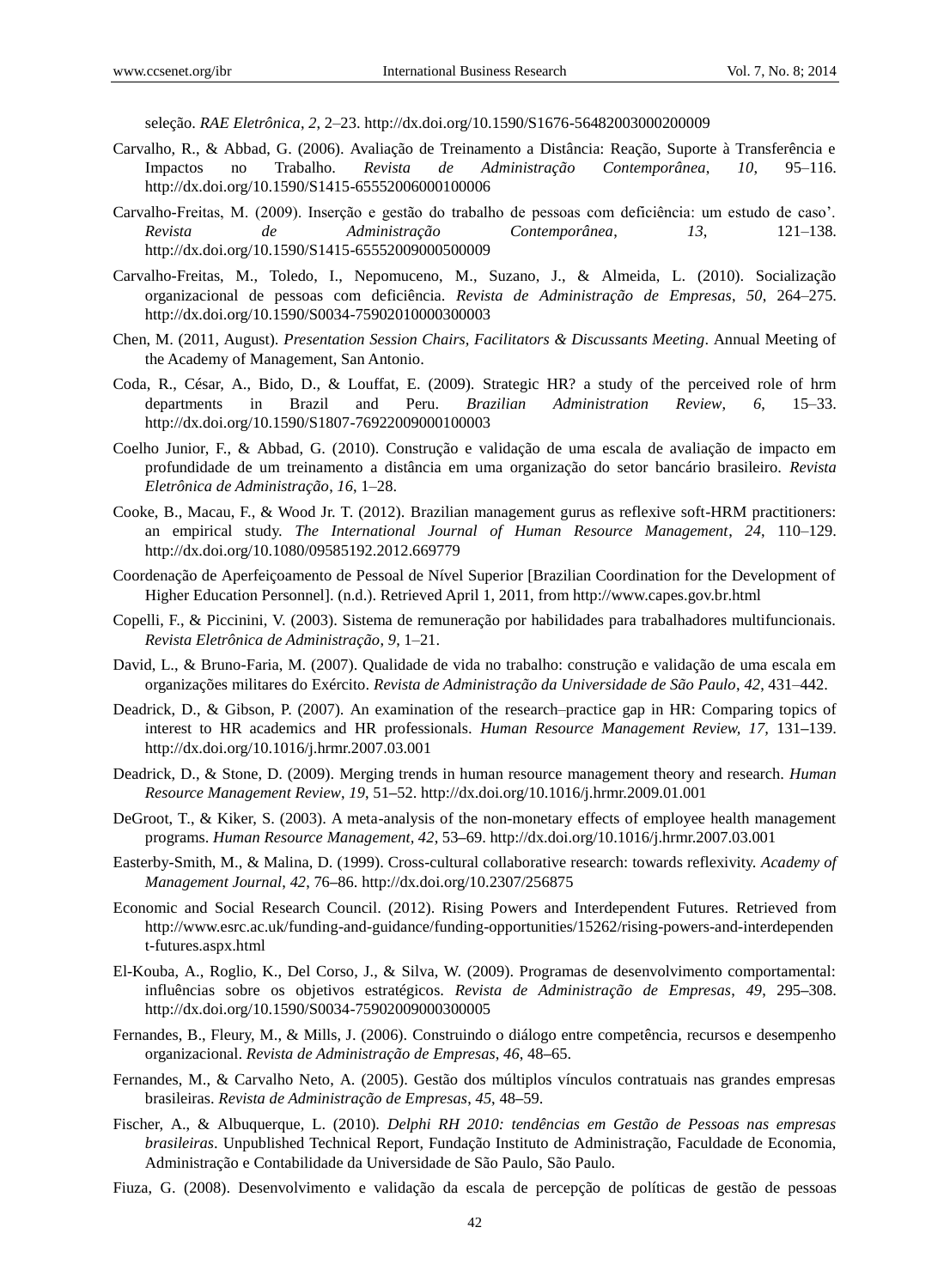(EPPGP"). *Revista de Administração Mackenzie*, *9*, 78**–**101.

- Fiuza, G. (2010). Políticas de gestão de pessoas, valores pessoais e justiça organizacional. *Revista de Administração Mackenzie*, *11*, 55**–**81. http://dx.doi.org/10.1590/S1678-69712010000500004
- Fleury, M., & Fleury, A. (2001). Construindo o conceito de competência. *Revista de Administração Contemporânea*, *5*, 183**–**196. http://dx.doi.org/10.1590/S1415-65552001000500010
- Fontenelle, I. (2007). A auto-gestão de carreiras chega à escola de administração: o humano se tornou capital? *Organizações & Sociedade, 14*, 71**–**89.
- Ghedine, T., Testa, M., & Freitas, H. (2008). Educação à distância via internet em grandes empresas brasileiras. *Revista de Administração de Empresas*, *48*, 29**–**63. http://dx.doi.org/10.1590/S0034-75902008000400005
- Guidelli, N., & Bresciani, L. (2010). Inovação e qualidade de vida no trabalho: uma visão integrada da gestão a partir de estudo de caso na indústria petroquímica do Grande ABC. *Revista de Administração da Universidade de São Paulo*, *45*, 57**–**69.
- Holsti, O. (1969). *Content analysis for the social sciences and humanities*. Reading: Addison-Wesley.
- Homem, I., & Dellagnelo, E. (2006). Novas formas organizacionais e os desafios para os expatriados. *RAE Eletrônica*, *5*, 1**–**21. http://dx.doi.org/10.1590/S1676-56482006000100009
- Homem, I., & Tolfo, S. (2008). Práticas de gestão internacional de pessoas: práticas de compensação e seleção de expatriados em uma multinacional brasileira. *RAC Eletrônica*, *2*, 201**–**217.
- Homem, I., Oltramori, A., & Bessi, V. G. (2009). A gestão de pessoas e seus mecanismos de sedução em um processo de aquisição. *Revista de Administração Contemporânea*, *13*, 210**–**227. http://dx.doi.org/10.1590/S1415-65552009000200004
- Huselid, M. (1995). The impact of human resource practices on turnover, productivity, and corporate financial performance. *Academy of Management Journal, 38*, 635**–**672. http://dx.doi.org/10.2307/256741
- Jabbour, C., & Santos, F. (2008). The central role of human resource management in the search for sustainable organizations. *The International Journal of Human Resource Management, 19*, 2133**–**2154. http://dx.doi.org/10.1080/09585190802479389
- Jabbour, C., Santos, F., & Nagano, M. (2010). Contributions of HRM throughout the stages of environmental management: methodological triangulation applied to companies in Brazil. *The International Journal of Human Resource Management*, *21*,1049**–**1089. http://dx.doi.org/10.1080/09585191003783512
- Jackson, S., & Schuler, R. (2000). *Managing Human Resources: a partnership perspective*. Cincinnati: South-Western.
- Jankowicz, A. (1994). The New Journey to Jerusalem: Mission and Meaning in the Managerial Crusade to Eastern Europe. *Organization Studies*, *15*, 497–507. http://dx.doi.org/10.1177/017084069401500401
- Joshi, A., & Roh, H. (2009). The role of context in work team diversity research: a meta-analytic review. *Academy of Management Journal, 52*, 599**–**627. http://dx.doi.org/10.5465/AMJ.2009.41331491
- Kilimnik, Z., Sant"Anna, A., & Luz, T. (2004). Competências profissionais e modernidade organizacional: coerência ou contradição? *Revista de Administração de Empresas, 44*, 10**–**24.
- Krippendorff, K. (2004). *Content Analysis: an introduction to its methodology*. London: Sage.
- Lacerda, E., & Abaad, G. (2003). Impacto do treinamento no trabalho: investigando variáveis motivacionais e organizacionais como suas preditoras. *Revista de Administração Contemporânea*, *7*, 77**–**96. http://dx.doi.org/10.1590/S1415-65552003000400005
- Lacombe, B., & Achu, R. (2008). Políticas e práticas de gestão de pessoas: as abordagens estratégica e institucional. *Revista de Administração de Empresas, 48*, 25**–**35.
- Lacombe, B., & Albuquerque, L. (2008). Avaliação e mensuração de resultados em gestão de pessoas: um estudo com as maiores empresas instaladas no Brasil. *Revista de Administração da Universidade de São Paulo, 43*, 5**–**16.
- Le Boterf, G. (2003). *Desenvolvendo a competência dos profissionais*. Porto Alegre: Bookman.
- Lengnick-Hall, M., Lengnick-Hall, C., Andrade, L., & Drake, B. (2009). Strategic Human Resource Management: the evolution of the field. *Human Resource Management Review, 19*, 64**–**85. http://dx.doi.org/10.1016/j.hrmr.2009.01.002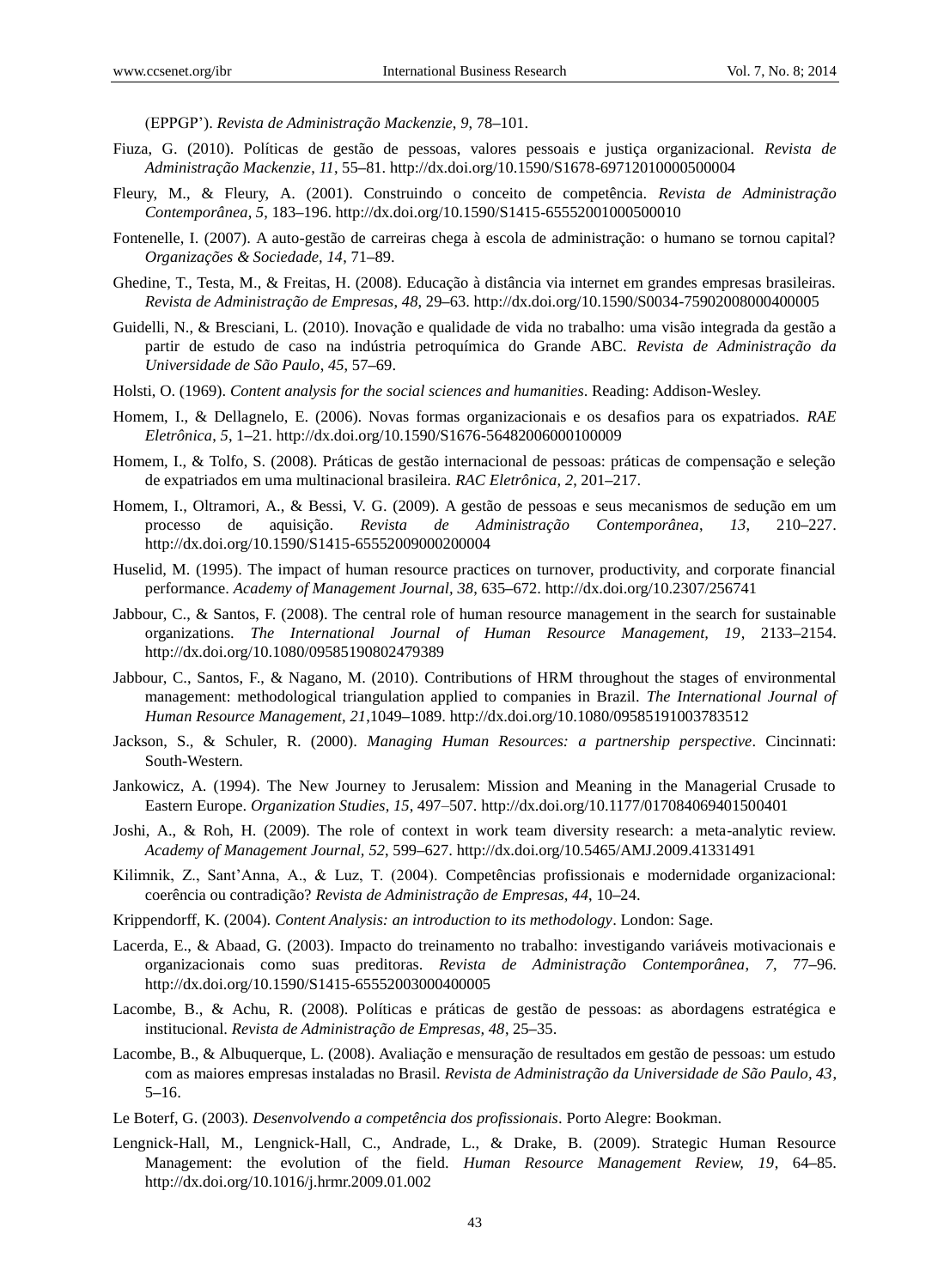- Loiola, E., & Bastos, A. (2003). A produção acadêmica sobre aprendizagem organizacional no Brasil". *Revista de Administração Contemporânea*, *7*, 181**–**201. http://dx.doi.org/10.1590/S1415-65552003000300010
- Machado-da-Silva, C., Cunha, V., & Amboni, N. (1990, September). *Organizações: o estado da arte da produção acadêmica no Brasil*. Paper presented at the Annual Meeting of the Associação Nacional dos Programas de Pós-Graduação em Administração, ENANPAD, Florianópolis.
- Maciel, C., & Silva, A. (2008). Gerenciando pessoas utilizando modelos holísticos. *Revista de Administração Contemporânea, 12*, 35**–**58. http://dx.doi.org/10.1590/S1415-65552008000100003
- Marschan-Piekkari, R., & Reis, C. (2005). Language and Languages in Cross-Cultural Interviewing. In Piekkari, R., & Welch , C. (Eds.), *Handbook of qualitative research methods for international business*. Cheltenham: Edward Elgar.
- Martiningo Filho, A., & Siqueira, M. (2008). Assédio moral e gestão de pessoas: uma análise do assédio moral nas organizações e o papel da área de gestão de pessoas. *Revista de Administração Mackenzie*, *9*, 11**–**34.
- Mascarenhas, A., Vasconcelos, F., & Vasconcelos, I. (2005). Impactos da tecnologia na gestão de pessoas–um estudo de caso. *Revista de Administração Contemporânea, 9*, 125**–**147. http://dx.doi.org/10.1590/S1415-65552005000100007
- Meglino, B., Ravlin, E., & DeNisi, A. (2000). A meta-analytic examination of realistic job preview effectiveness: a test of three counterintuitive propositions. *Human Resource Management Review, 10*, 407**–**434. http://dx.doi.org/10.1016/S1053-4822(00)00034-6
- Meneses, P., & Abbad, G. (2003). Preditores individuais e situacionais de auto e heteroavaliação de impacto do treinamento no trabalho. *Revista de Administração Contemporânea*, *7*, 185**–**204. http://dx.doi.org/10.1590/S1415-65552003000500010
- Morassutti, A., & Grisci, C. (2002). Competências gerenciais em tempos de reestruturação do trabalho bancário: o caso Caixa. *Revista Eletrônica de Administração*, *8*, 1**–**21.
- Morris, M., & Robie, C. (2001). A meta-analysis of the effects of cross-cultural training on expatriate performance and adjustment. *International Journal of Training and Development*, *5*, 112**–**125. http://dx.doi.org/10.1111/1468-2419.00126
- Oliva, E. (2002). A privatização de empresas siderúrgicas brasileiras: reflexos na gestão de recursos humanos. *Revista de Administração Contemporânea*, *6*, 141*–*161. http://dx.doi.org/10.1590/S1415-65552002000100009
- Oliva, E., & Albuquerque, L. (2007). Sistema de remuneração de executivos e conselheiros como suporte à estrutura de governança corporativa. *BASE* – *Revista de Administração e Contabilidade da Unisinos*, *4*, 61*–*73.
- Oliveira, P., & Limongi-França, A. (2005). Avaliação da gestão de programas de qualidade de vida no trabalho. *RAE Eletrônica*, *4*, 1*–*22. http://dx.doi.org/10.1590/S1676-56482005000100005
- Pereira, M., Becker, J., & Lunardi, G. (2007). Relação entre processo de trabalho e processo decisório individuais: uma análise a partir do impacto da tecnologia da informação. *RAC Eletrônica*, *1*, 151*–*66.
- Ribeiro, L., Guimarães, T., & Souza, E. (2003). Remuneração por competências: o ponto de vista de gestores de uma organização financeira estatal. *Revista de Administração Mackenzie*, *4*, 137–154.
- Roesch, S., Antunes, E., & Silva, L. (1997, September). *Tendências da pesquisa em recursos humanos e organizações: uma análise das dissertações de mestrado*. Paper presented at the Annual Meeting of the Associação Nacional dos Programas de Pós-Graduação em Administração, ENANPAD, Rio das Pedras. Retrieved from http://www.anpad.org.br/evento.php?cod\_evento\_edicao=1
- Ruas, R. (2001). Desenvolvimento de competências gerenciais e contribuição da aprendizagem organizacional. In Fleury, M., & Oliveira Jr., M. (Eds.), *Gestão estratégica do conhecimento*. São Paulo: Atlas.
- Ruas, R., & Comini, G. (2007). Aprendizagem e desenvolvimento de competências: articulando teoria e prática em programas de pós-graduação em formação gerencial. *Cadernos EBAPE.BR*, *5*, 1–14. http://dx.doi.org/10.1590/S1679-39512007000500004
- Sakuda, L., & Vasconcelos, F. (2005). Teletrabalho: desafios e perspectivas. *Organizações & Sociedade*, *12*, 39–49.
- Schröeder, C., Nakayama, M., Pilla, B., Haro, D., & Binotto, E. (2005). Sistemas de treinamento corporativo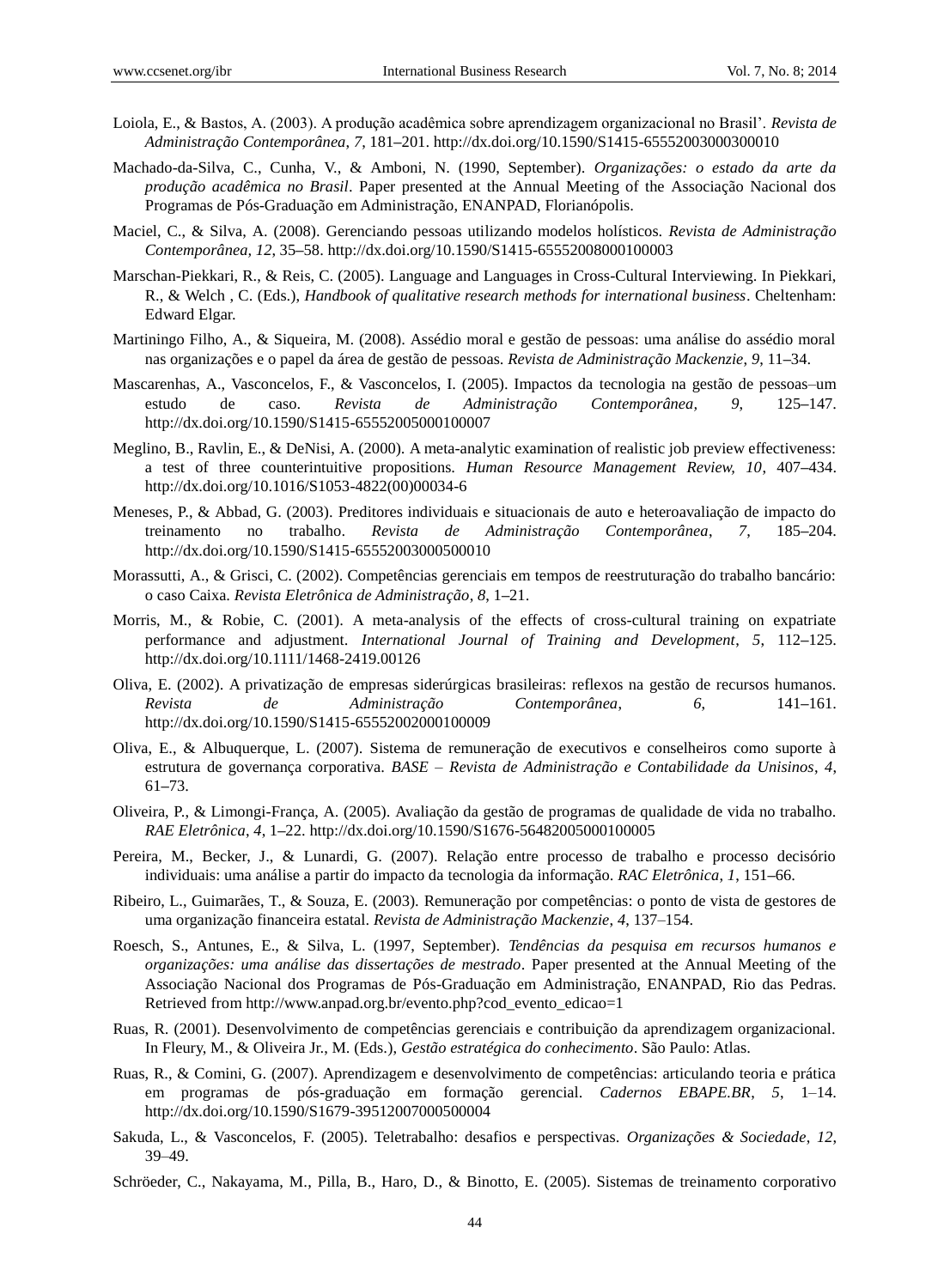virtual: definindo critérios e indicadores de avaliação. *Revista Eletrônica de Administração*, *11*, 1–24.

- Silva, M. (2006). Relações entre impacto do treinamento no trabalho e estratégia empresarial: o caso da Eletronorte. *Revista de Administração Contemporânea*, *10*, 91–110. http://dx.doi.org/10.1590/S1415-65552006000300006
- Siqueira, M. (1988, September). *O tema recursos humanos nas reuniões da ANPAD: trajetórias e perspectivas*. Paper presented at the Annual Meeting of the Associação Nacional dos Programas de Pós-Graduação em Administração, Salvador, Brazil.
- Souza, J., & Bastos, A. (2009). Programas de qualidade de vida no trabalho em contextos diferenciados de inovação: uma análise multivariada. *Revista Eletrônica de Administração*, *15*, 1–14.
- Stefano, F., Kroehn, M., & Oscar, N. (2011). Como vencer o apagão de mão de obra. *Revista Exame*, *45*, 40–52.
- Tanure, B., & Duarte, R. (2005). Leveraging competitiveness upon national cultural traits: the management of people in brazilian companies. *International Journal of Human Resource Management*, *12*, 2201–2217. http://dx.doi.org/10.1080/09585190500358620
- Tanure, B., Evans, P., & Cançado, V. (2010). As quatro faces de RH: analisando a performance da gestão de recursos humanos em empresas no Brasil. *Revista de Administração Contemporânea*, *14*, 594–614. http://dx.doi.org/10.1590/S1415-65552010000400003
- Testa, M., & Freitas, H. (2003). Web-based distance learning programmes: an exploratory investigation of its critical success factors. *Revista Eletrônica de Administração*, *9*, 1–21.
- Tonelli, M., & Caldas, M. (2004). *Produção acadêmica em recursos humanos na década de 90: uma análise metateórica da pesquisa brasileira em periódicos e nos anais do EnANPAD*. (Unpublished Research Report), Escola de Administração de Empresas da Fundação Getúlio Vargas, São Paulo. Retrieved from http://www.anpad.org.br/evento.php?acao=subsecao&cod\_edicao\_subsecao=39&cod\_evento\_edicao=8
- Tonelli, M., Caldas, M., Lacombe, B., & Tinoco, T. (2003). Produção acadêmica em recursos humanos no Brasil: 1991-2000. *Revista de Administração de Empresas*, *43*, 105–122.
- Tonet, H., & Paz, M. (2006). Um modelo para o compartilhamento de conhecimento no trabalho. *Revista de Administração Contemporânea, 10*, 75–94. http://dx.doi.org/10.1590/S1415-65552006000200005
- Tremblay, D. (2002). Organização e satisfação no contexto do teletrabalho. *Revista de Administração de Empresas*, *42*, 54–65. http://dx.doi.org/10.1590/S0034-75902002000300006
- Ulrich, D. (1997). *Human Resource Champions: the next agenda for adding value and delivering results*. Boston: Harvard. http://dx.doi.org/10.1002/(SICI)1099-050X(199721)36:1<1::AID-HRM1>3.3.CO;2-U
- Ulrich, D., & Brockbank, W. (2005). *The HR value proposition*. Boston: Harvard.
- Valerio Netto, A., & Valerio, D. (2006). Gestão de pessoas altamente qualificadas em pequenas empresas de base tecnológica. *Revista de Administração Mackenzie*, *7*, 132–147.
- Vasconcelos, I., Mascarenhas, A., & Vasconcelos, F. (2004). Paradoxos organizacionais, gestão de pessoas e tecnologia na Souza Cruz. *RAE Eletrônica, 3*, 1–20. http://dx.doi.org/10.1590/S1676-56482004000200010
- Vassolo, R., De Castro, J., & Gomez-Mejia, L. (2011). Managing in Latin America: Common Issues and Research Agenda. *Academy of Managment Perspectives*, *4*, 22–36. http://dx.doi.org/10.5465/amp.2011.0129
- Vergara, S., & Pinto, M. (2001). Referências teóricas em análise organizacional: um estudo das nacionalidades dos autores referenciados na literatura brasileira. *Revista de Administração Contemporânea*, *5*, 103–121. http://dx.doi.org/10.1590/S1415-65552001000500006
- Vergara, S., & Ramos, D. (2002). Motivos para a criação de universidades corporativas. *Revista de Administração Mackenzie, 3*, 81–98.
- Vergara, S*.,* Brauer, M., & Gomes, A. (2005). Universidades corporativas: educação ou doutrinação? *Revista de Administração Mackenzie*, *6*, 168–191.
- Vieira, A., & Garcia, F. (2004). Gestão do conhecimento e das competências gerenciais: um estudo de caso na indústria automobilística. *RAE Eletrônica, 3*, 1–18. http://dx.doi.org/10.1590/S1676-56482004000100008
- Vieira, F. (1998, September). *Por quem os sinos dobram? Uma análise da publicação científica na área de marketing do EnANPAD*. Paper presented at the Annual Meeting of the Associação Nacional dos Programas